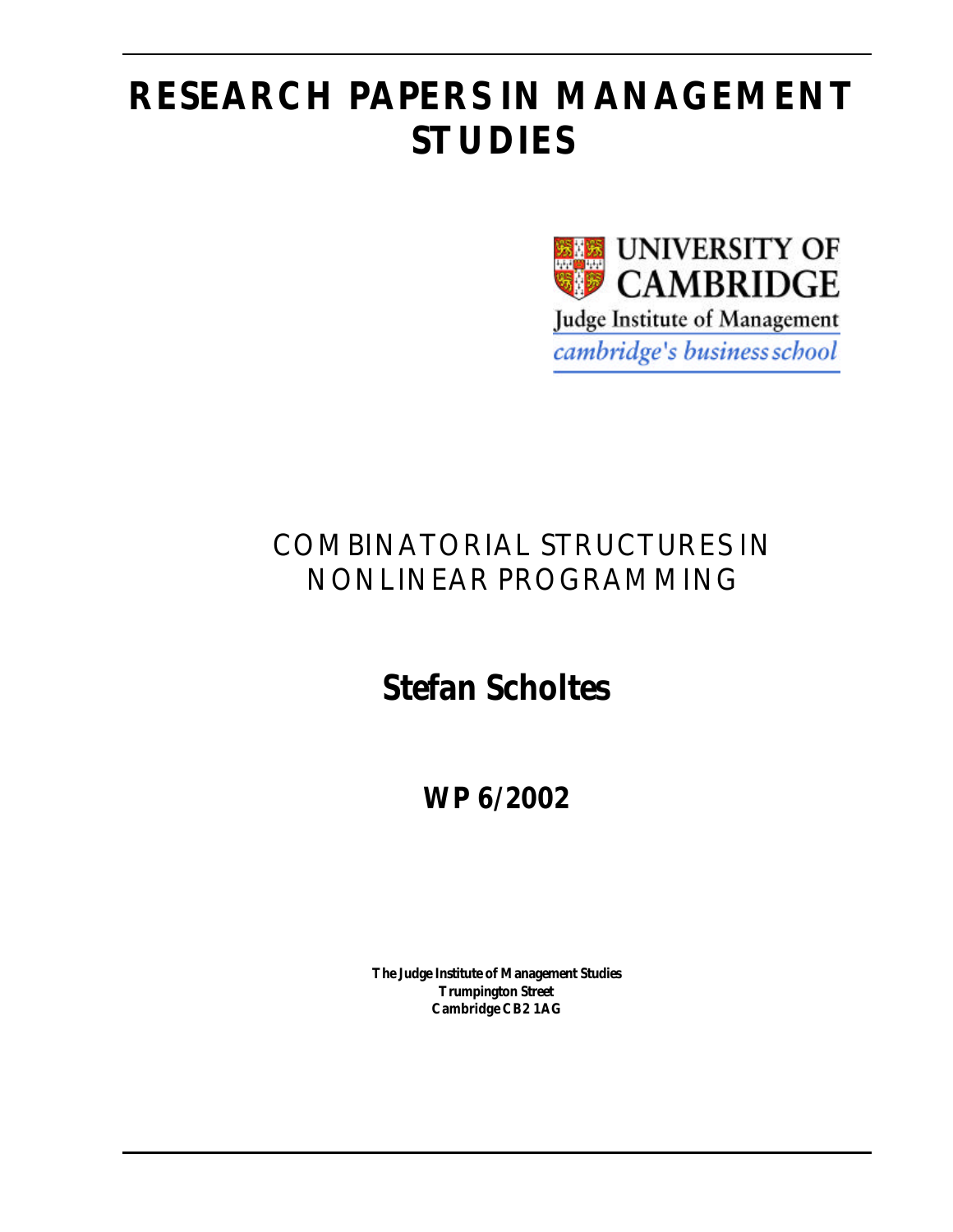These papers are produced by the Judge Institute of Management, University of Cambridge.

The papers are circulated for discussion purposes only and their contents should be considered preliminary. Not to be quoted without the author's permission.

#### **COMBINATORIAL STRUCTURES IN NONLINEAR PROGRAMMING**

## **Stefan Scholtes**

## **WP 6/2002**

Dr Stefan Scholtes The Judge Institute of **Management** Department of Engineering University of Cambridge Trumpington Street Cambridge CB2 1AG UK Tel.: +44 1223 339635 Email: s.scholtes@jims.cam.ac.uk

Please address enquiries about the series to:

Publications Secretary Judge Institute of Management Trumpington Street **CAMBRIDGE** CB2 1AG Tel: 01223 339636 Fax: 01223 339701 E-mail: s.lee@jims.cam.ac.uk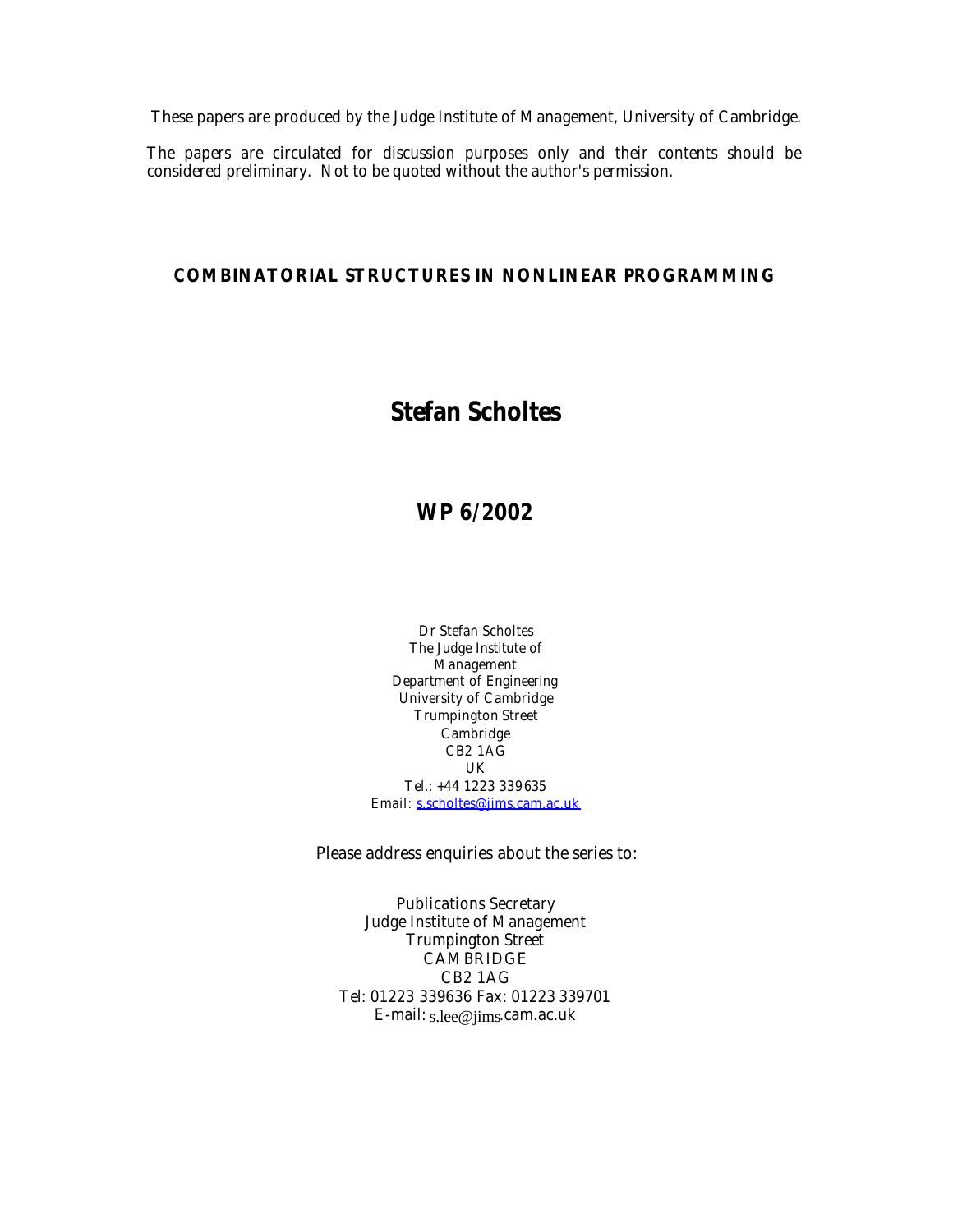## Combinatorial Structures in Nonlinear Programming

Stefan Scholtes<sup>∗</sup>

April 2002

#### Abstract

Non-smoothness and non-convexity in optimization problems often arise because a combinatorial structure is imposed on smooth or convex data. The combinatorial aspect can be explicit, e.g. through the use of "max", "min", or "if" statements in a model, or implicit as in the case of bilevel optimization where the combinatorial structure arises from the possible choices of active constraints in the lower level problem. In analyzing such problems, it is desirable to decouple the combinatorial from the nonlinear aspect and deal with them separately. This paper suggests a problem formulation which explicitly decouples the two aspects. We show that such combinatorial nonlinear programs, despite their inherent non-convexity, allow for a convex first order local optimality condition which is generic and tight. The stationarity condition can be phrased in terms of Lagrange multipliers which allows an extension of the popular sequential quadratic programming (SQP) approach to solve these problems. We show that the favorable local convergence properties of SQP are retained in this setting. The computational effectiveness of the method depends on our ability to solve the subproblems efficiently which, in turn, depends on the representation of the governing combinatorial structure. We illustrate the potential of the approach by applying it to optimization problems with max-min constraints which arise, for example, in robust optimization.

## 1 Introduction

Nonlinear programming is nowadays regarded as a mature field. A combination of important algorithmic developments and increased computing power over the past decades have advanced the field to a stage where the majority of practical problems can be solved efficiently by commercial software. However, this is not to say that there are no research challenges left. One considerable challenge is posed by global, i.e. non-convex, optimization problems. There are two main sources of nonconvexity: An analytic and a combinatorial source. Analytic non-convexity is due to a combination of negative and positive curvature of underlying model functions,

<sup>∗</sup>Judge Institute of Management & Department of Engineering, University of Cambridge, Cambridge CB2 1AG, s.scholtes@jims.cam.ac.uk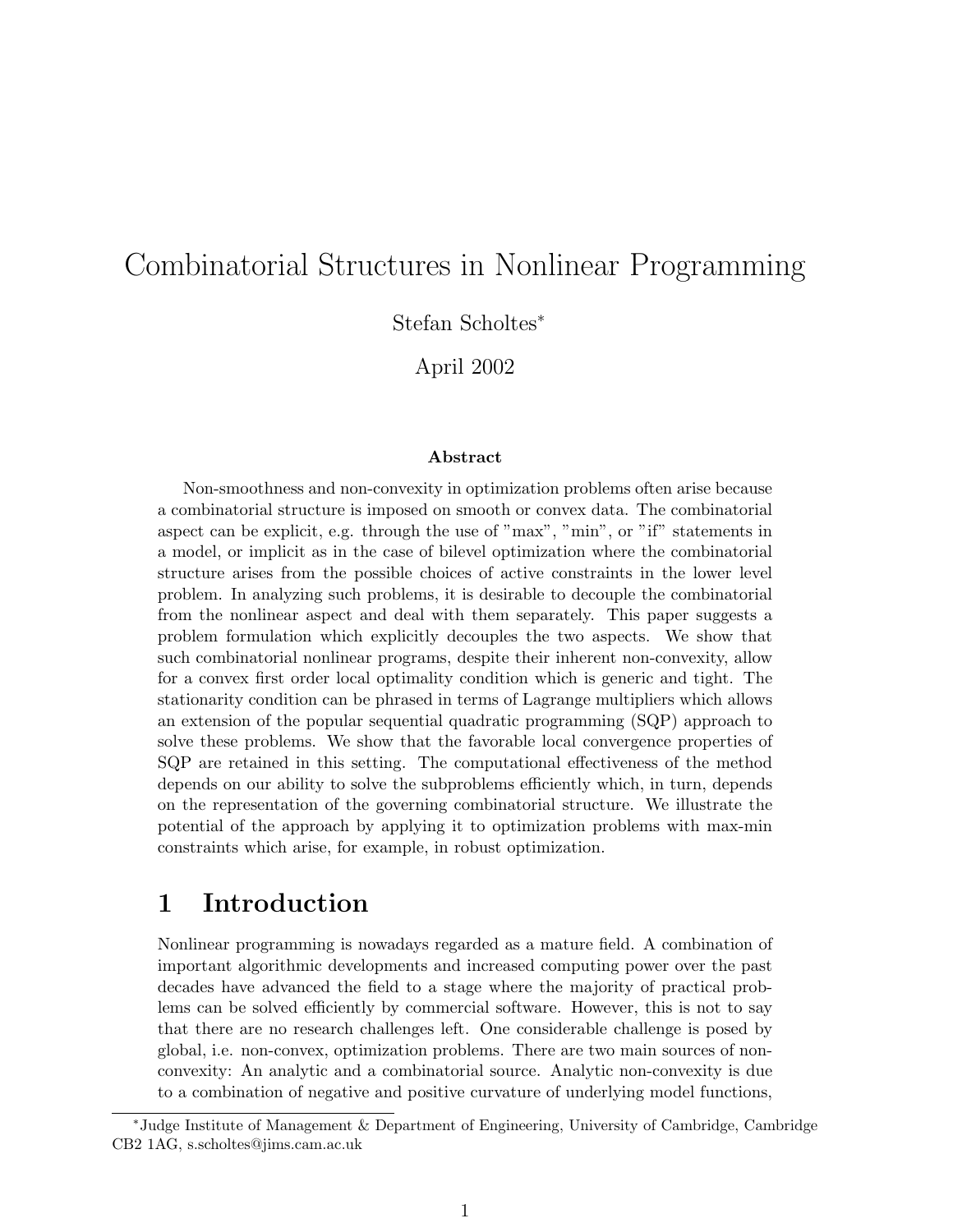such as polynomials or trigonometric functions. In contrast, combinatorial nonconvexity arises when a combinatorial selection rule is imposed on possibly quite simple, even linear, functions. Typical examples are function evaluations that make use of "max", "min", "abs", or "if" statements. Business spreadsheets are a veritable source of such combinatorial nonlinear functions. Consider for example the calculation of revenue as a function of price and production capacity. Revenue is the product of price and sales, where sales is the minimum of demand and production capacity. If capacity  $\kappa$  and price  $\pi$  are decision variables and demand d is a known function of price, then the revenue formula becomes  $r(\pi, \kappa) = \pi \min\{d(\pi), \kappa\}$ . Such formulas are commonplace in spreadsheet models.

A more complicated example where nested max- and min-terms occur is the resource allocation problem that arises when several projects are evaluated by decision trees and compete for limited resources. This is a timely problem area as decision tree analysis is experiencing a renaissance in the wake of the popularization of real options valuations of projects. Decision tree evaluations consist essentially of a finite sequence of nested linear combinations of max-terms, where the linear combinations correspond to taking expectations at event nodes and the max-terms correspond to choosing the best of a finite number of possible actions at decision nodes. The value of a project is likely to depend on design parameters such as marketing budgets or other limited resources and a company is faced with the problem of allocating such limited resources to a variety of projects. This resource allocation problem will involve parametric values of decision trees, i.e., sequences of max-terms. The problem becomes even more complex if, as is often the case in practice, probability estimates are subjective and several experts assign differing probability estimates to the event branches in the trees. Backward induction through the decision trees will lead to value estimates for each of these probability estimates and a conservative decision maker may well consider the minimum of the expected values as a proxy for the unknown value of the project at event nodes. With this addition, the constraints of the resource allocation problem involve sequences of max- as well as min-terms. These max- and min-terms define the combinatorial structure of the problem.

Many practical applications are a combination of both, the analytical as well as the combinatorial sources of non-convexity. A non-convex combinatorial structure may well be imposed onto smooth but already non-convex functions. Nevertheless, it is helpful to think of the two sources separately, not least because the combinatorial source introduces the additional complication of non-smoothness. In fact, for optimization problems which involve only the first, the analytic source of non-convexity, nonlinear programming provides us with a host of methods, such as sequential quadratic programming (SQP) or interior point methods. Engineers and operations researchers regularly apply these methods, albeit they cannot guarantee a global optimum, because the methods provide often substantial improvement and, at the same time, are applicable to model sizes that are orders of magnitude larger than those that can be handled by global optimization routines. It is indeed unlikely that the dominance of local optimization procedures will change in the foreseeable future. In this light, it is rather surprising that relatively little attention has been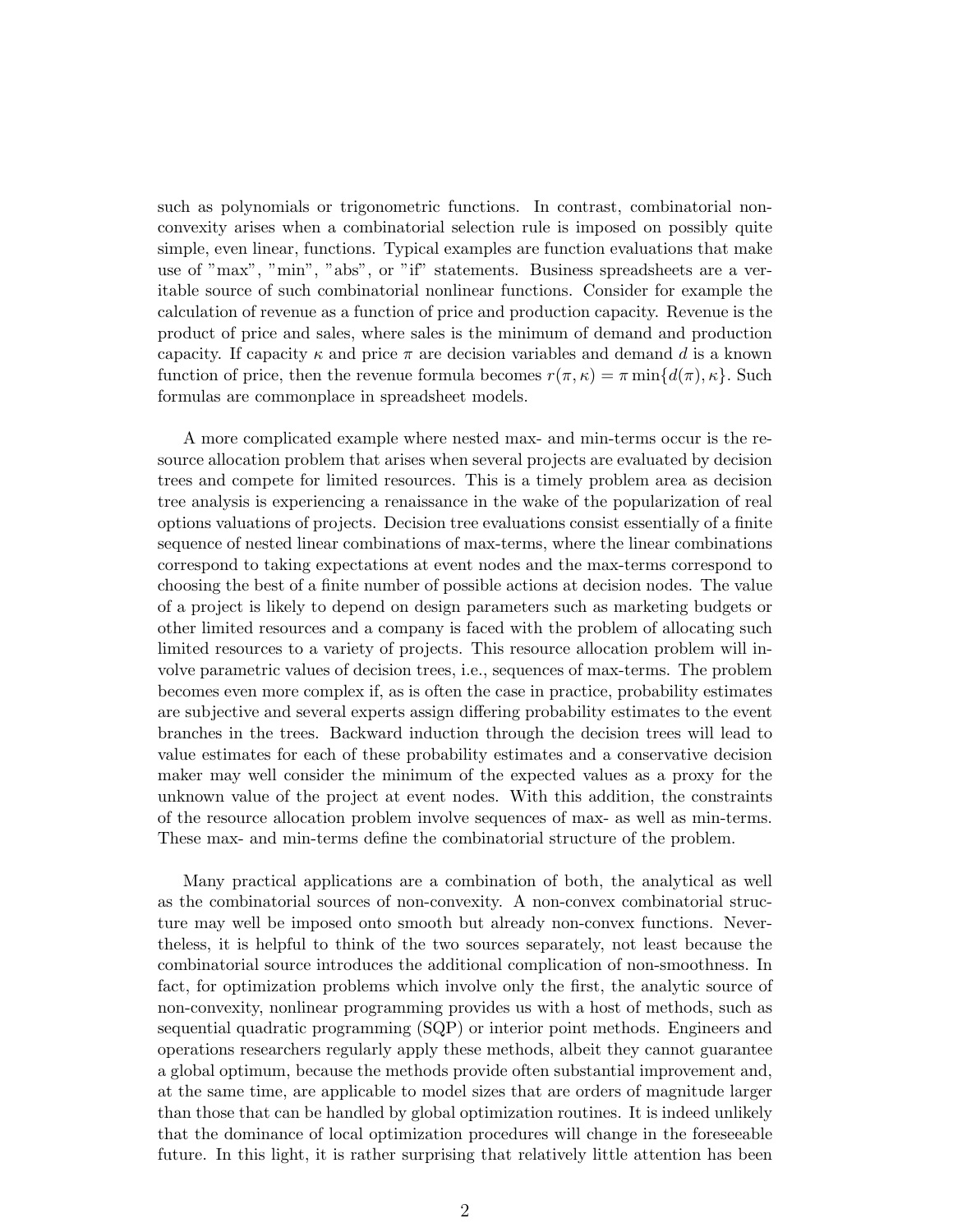given to the local optimization of non-convex problems arising from the second, the combinatorial source of non-convexity. This is the more surprising as some fairly general classes of such problems, such as disjunctive programs, have been studied extensively from a global optimization viewpoint. The present study attempts to fill this gap by extending the tools available for the local optimization of smooth non-convex problems to problems involving non-convex combinatorial structures.

To date, problems of the type considered here are often tackled by variants of Lemaréchal's bundle method [17], such as the bundle trust region code of Schramm and Zowe [26]. These methods were originally designed to solve non-smooth convex problems but they are well-defined for more general non-smooth problems if the subgradient concept is suitably broadened, see e.g. [5]. However, bundle methods have rather poor convergence properties for non-convex problems. This is not surprising since they are based on convex models, such as maxima of finitely many affine functions, of originally non-convex functions and can therefore only be guaranteed to converge to points where these convex models provide no descent directions. These methods do not exploit the specific combinatorial structure of the problem at hand, e.g. a particular combination of "max" and "min" terms, but rather replace this structure by a simpler and essentially convex combinatorial structure. An alternative approach, more akin to our own and more suitable for the exploitation of non-convex structures, has been developed for piecewise linear problems under the label of simplex-type or active-set type methods by Fourer [10, 11, 12] and others. For recent further developments along these lines we refer the reader to the comprehensive paper of Conn and Mongeau [6] which also surveys some of these methods and provides a fairly extensive bibliography. The existing combinatorial methods, however, are either restricted to piecewise affine models or to models where the combinatorial structure is inherently convex, such as the minimization of point-wise maxima of nonlinear functions. We attempt to add to this literature by presenting and analyzing a modelling framework which explicitly allows for non-convex structures as well as smooth nonlinear data.

The focus of this paper is the extension of the traditional active set and SQP approaches to combinatorial nonlinear programs. We will provide a theoretical framework for the local optimization of such problems, including appropriate stationarity conditions that are tighter than the stationarity conditions of [5] which bundle methods rely on. We then show how the SQP-idea can be extended to combinatorial nonlinear programs and that these methods have better convergence properties for these problems than bundle-type methods, both in terms of speed and in terms of identifying more appropriate stationary points.

We have already mentioned that one motivation for this study is to allow modelers to use simple nonsmooth functions such as "max", "min", " $\|.\|$ ", etc. as building blocks in their optimization models. There are, however, also interesting classes of optimization problems to which our approach applies directly and we will mention some of them in the next section before we proceed to the technical developments. One of these classes are optimization problems with max-min constraints which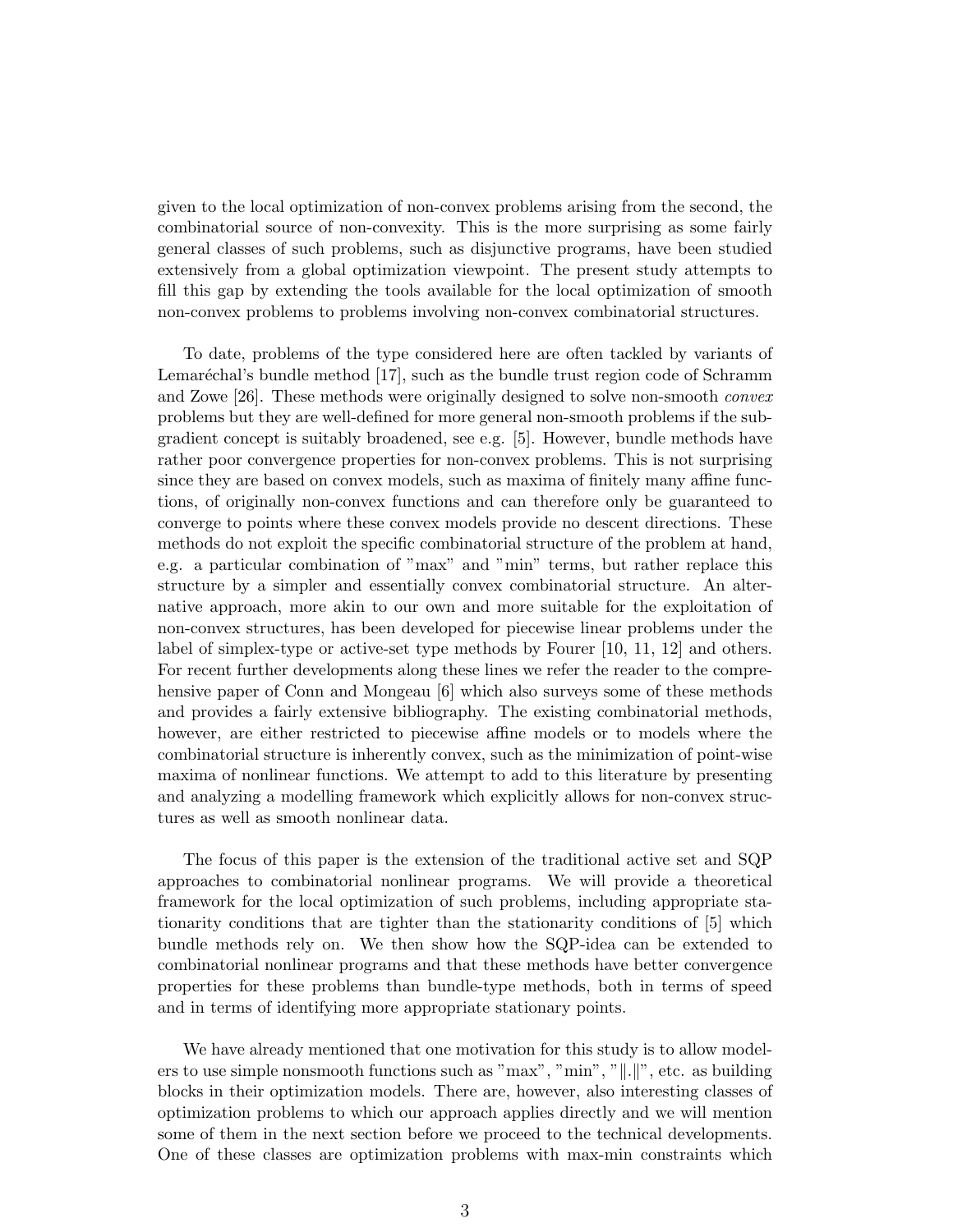arise in robust optimization. We will use this special case frequently to illustrate our general theoretical developments. Section 3 introduces necessary extensions of standard NLP terminology, including notions of active constraint functions, regularity and stationarity for combinatorial nonlinear programs. Section 4 explains how Lagrange multipliers can be defined and used to check stationarity. In Section 5 we discuss the use of the SQP method in the setting of combinatorial nonlinear programs. We then focus in section 6 on the subproblems that arise in the case of max-min constrained problems and show how a decomposition approach can be used to solve these problems to local optimality. We close the paper with a brief report on some preliminary numerical experiments.

### 2 Problem Statement and Sample Problems

We study combinatorial nonlinear programs of the form

$$
\min_{s.t.} f(x) \ns.t. g(x) \in Z,
$$
\n(1)

where  $f : \mathbb{R}^n \to \mathbb{R}, g : \mathbb{R}^n \to \mathbb{R}^m$ , and  $Z \subseteq \mathbb{R}^m$ . We regard the functions  $f, g$ as the data specifying an instance of the optimization problem, whilst the structure set Z represents the combinatorial structure of a problem class. We will assume throughout that f and g are smooth and that Z is closed. Problem formulations of the above kind are commonplace in semi-definite programming and related areas, where Z is assumed to be a convex, possibly non-polyhedral cone. In contrast to these studies, we will not assume that  $Z$  but only that it has some exploitable combinatorial characteristics. A typical set  $Z$  is a polyhedral complex, for example the boundary of a polyhedron or the set of roots of a piecewise affine function. In the latter case one may for example wish to exploit a max-min representation of the piecewise affine function, see e.g.  $[1]$ . Notice that problem  $(1)$ , although of a combinatorial nature, is quite different from integer programming and does not necessarily have a discrete feasible set; whence local optimization is non-trivial.

#### 2.1 Sample Problems

The problem formulation (1) is quite flexible and encompasses several classes of well-known optimization problems. It obviously encompasses as a special case the standard nonlinear program

$$
\begin{array}{ll}\n\min & f(x) \\
s.t. & g(x) \le 0 \\
h(x) = 0,\n\end{array}
$$

the constraints of which can be rewritten as

$$
(g(x), h(x)) \in Z = \mathbb{R}_{-}^{p} \times \{0\}^{q}.
$$

Notice that this set  $Z$  is the set of roots of the piecewise linear convex penalty-type function

$$
p(u, v) = \max\{u_1, \ldots, u_p, |v_1|, \ldots, |v_q|\}.
$$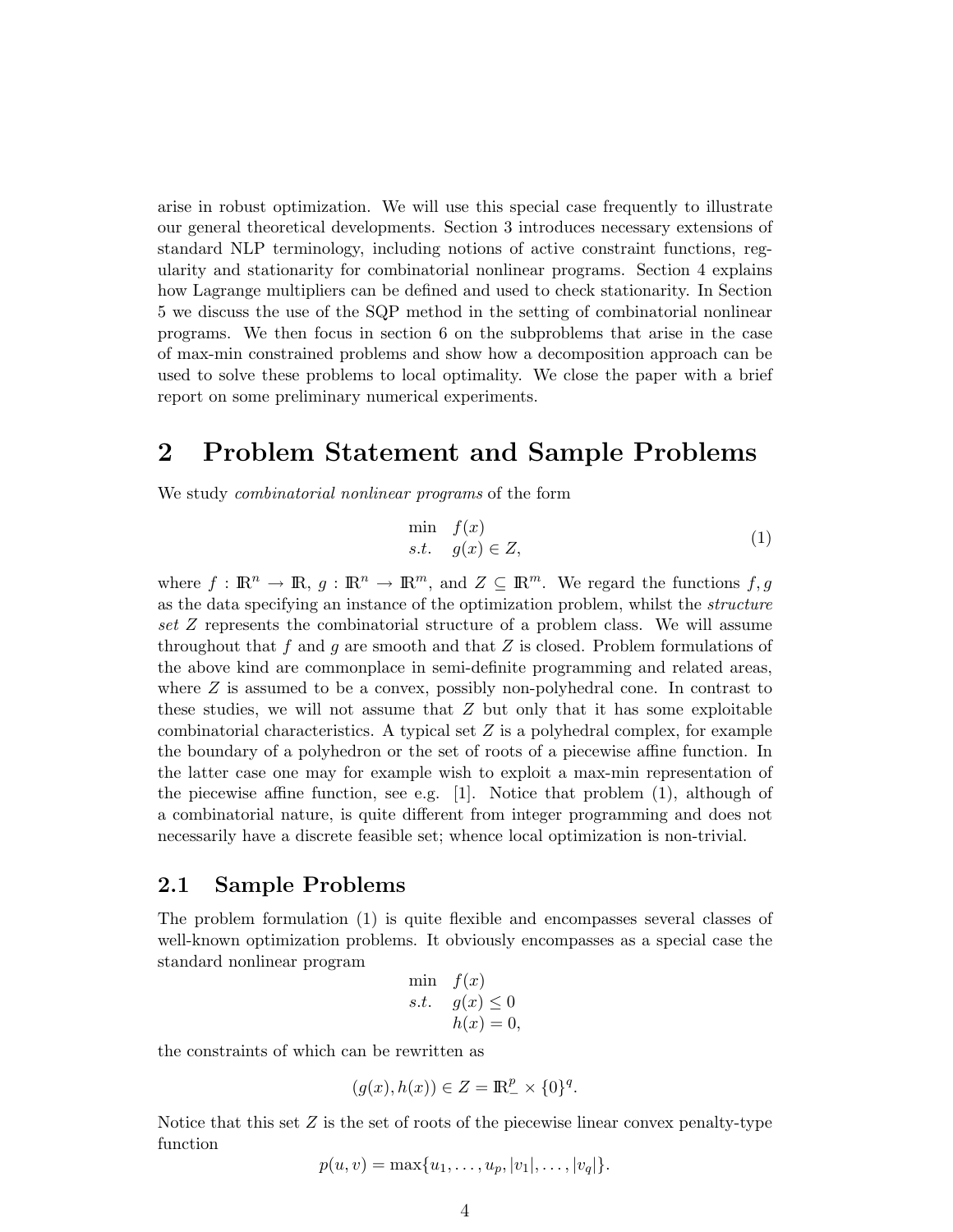Because the structure set  $Z$  is convex, the nonlinear programming problem can, in some sense, be thought of as a structurally convex problem. In particular, one obtains a convex local approximation of the problem if the data functions are replaced by their first order Taylor series. In other words, non-convexity is only introduced through nonlinearity in the data. As mentioned before, such structurally convex problems are not the focus of our study.

A first example of a structurally non-convex problem is the so-called mathematical program with complementarity constraints

$$
\begin{aligned}\n\min \quad & f(x) \\
s.t. \quad & g(x) \le 0 \\
& h(x) = 0 \\
& \min\{G(x), H(x)\} = 0,\n\end{aligned}
$$

see e.g. [18, 23] and the references therein. The constraints are equivalent to

$$
(g(x), h(x), (G_1(x), H_1(x)), \dots, (G_r(x), H_r(x))) \in Z = \mathbb{R}^p_-\times \{0\}^q \times \mathcal{L}^r,
$$

where L is the boundary of the positive orthant in  $\mathbb{R}^2$ . This structure set Z is non-convex and therefore the problem itself should be thought of as structurally non-convex. The set Z can again by represented as the set of roots of a piecewise linear function, e.g.

$$
p(t, u, v, w) = \max\{t_1, \ldots, t_p, |u_1|, \ldots, |u_q|, |\min\{v_1, w_1\}|, \ldots, |\min\{v_r, w_r\}|\}.
$$

As a final example, we mention robust variants of stochastic programs, which lead directly to optimization problems with max-min functions. A standard stochastic program with recourse over finitely many scenarios is of the form

$$
\min_{x \in X} \sum_{1 \le j \le m} p_j \min_{y_j \in Y_j} f(x, y_j).
$$

The interpretation is that a decision x needs to be taken now before a scenario  $j$ is observed with probability  $p_i$ . After the observation of the scenario a recourse action  $y_j \in Y_j$  can be taken. The decision criterion is to choose x now so that the expected value of  $f$  is maximal. If it is important to ensure that the objective is small for all scenarios then the robust counterpart of this stochastic program is more appropriate. This optimization problem is of the form

$$
\min_{x \in X} \max_{1 \le j \le m} \min_{y_j \in Y_j} f(x, y_j).
$$

If there are only finitely many candidates for recourse actions in each scenario then the robust optimization problem turns into a finite max-min optimization problem

$$
\min_{x \in X} \max_{1 \le j \le m} \min_{i \in N_j} f_i(x),
$$

where  $N_j \subseteq \{1, \ldots, n\}$ . Such problems have been recently investigated e.g. in [13, 19] with engineering design applications in mind.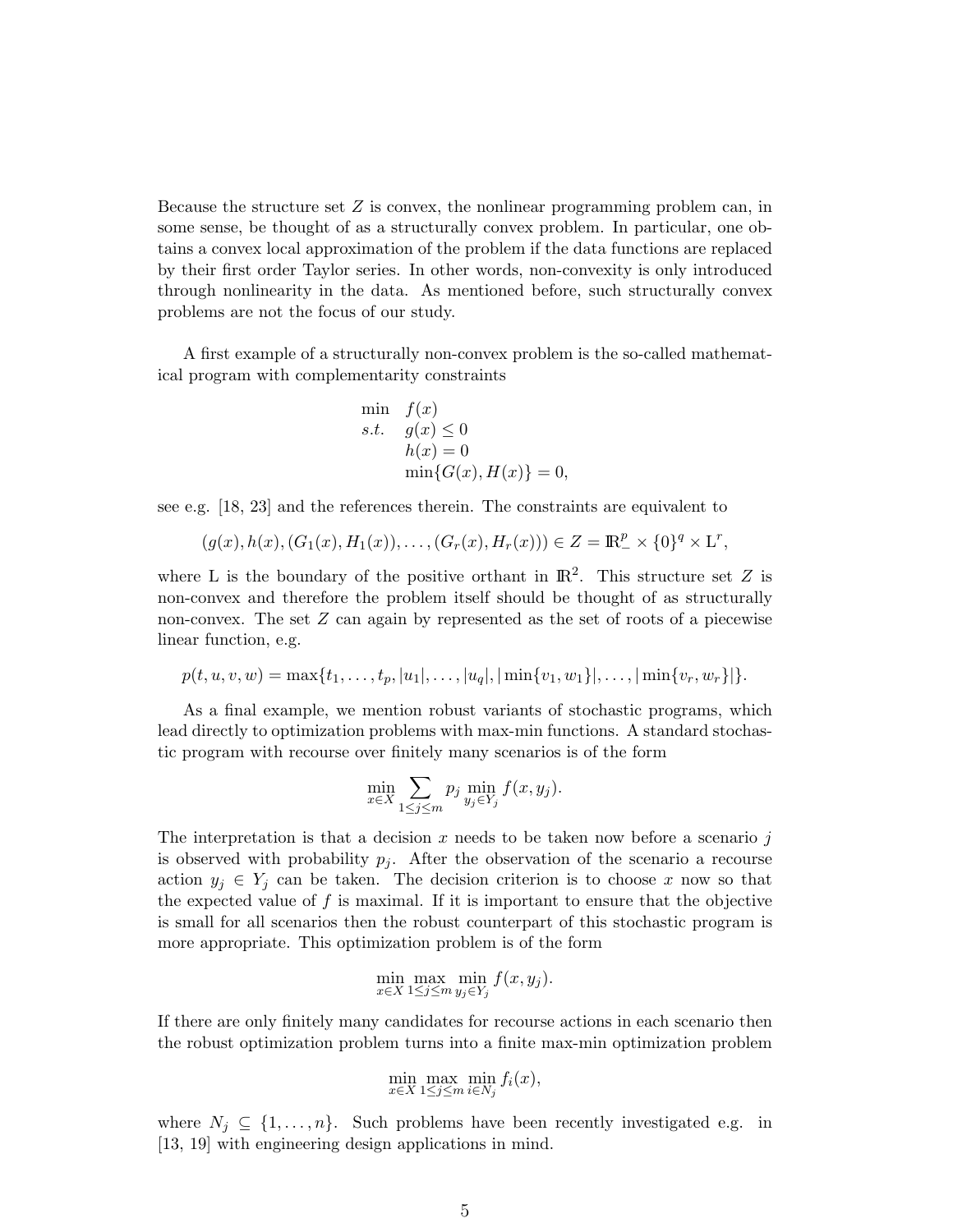The latter optimization problem can be re-written as a constrained problem of the form

$$
\min_{\alpha} \alpha \max_{1 \le j \le r} \min_{i \in N_j} f_i(x) - \alpha \le 0. \tag{2}
$$

The constraints are obviously equivalent to

$$
(f_1(x) - \alpha, \dots, f_m(x) - \alpha) \in Z,
$$

where  $Z$  is the lower zero-level set of a piecewise linear function, e.g.,

$$
Z = \{ z \mid p(z) \le 0 \}, \quad p(z) = \max_{1 \le j \le r} \min_{i \in N_j} z_i.
$$

The set  $Z$  is a nonconvex union of convex polyhedral cones and therefore the problem itself is structurally non-convex. More generally, max-min optimization problems are problems of the form

$$
\min_{s.t.} f(x) \ns.t. g(x) \in Z,
$$
\n(3)

with the set  $Z$  above. We will use such max-min optimization problems to illustrate the more theoretical developments in the sequel.

### 3 Some Terminology

The SQP method for standard nonlinear programs is essentially an application of Newton's method to the stationarity conditions. The notions of active constraints and of regularity play an important role in the development of the stationarity conditions as well as the analysis of the SQP method. We therefore need to extend the notions of *active constraints*, *regularity*, and *stationarity* to combinatorial nonlinear programs before we can discuss a modification of SQP for such problems.

#### 3.1 Active Constraint Functions

We regard a constraint function  $g_i$  as *inactive* at a feasible point  $\bar{x}$  of problem (1) if the validity of the inclusion  $g(x) \in Z$  does not depend on the value  $g_i(x)$  for x close to  $\bar{x}$ . This intuitive notion is made precise in the following definition.

**Definition 3.1** A component  $z_i$  is called inactive for a set Z at a point  $\bar{z} \in Z$  if there exists a neighborhood V of  $\overline{z}$  such that for any two points  $z', z'' \in V$  which differ only in the *i*-th component (i.e.  $z'_j = z''_j$  for every  $j \neq i$ ) the inclusion  $z' \in Z$ holds if and only if  $z'' \in Z$ . All other components are called active at  $\bar{z}$ . A constraint function  $g_i$  is called active (inactive) at a feasible point  $\bar{x}$  of problem (1) if  $z_i$  is active (*inactive*) for Z at  $\bar{z}=g(\bar{x})$ .

Notice that activity of a constraint function depends only on the value of the constraint function at the point  $\bar{x}$ , not on the behavior of the function close to  $\bar{x}$ . The following lemma is an immediate consequence of the above definition and provides an equivalent definition of activity.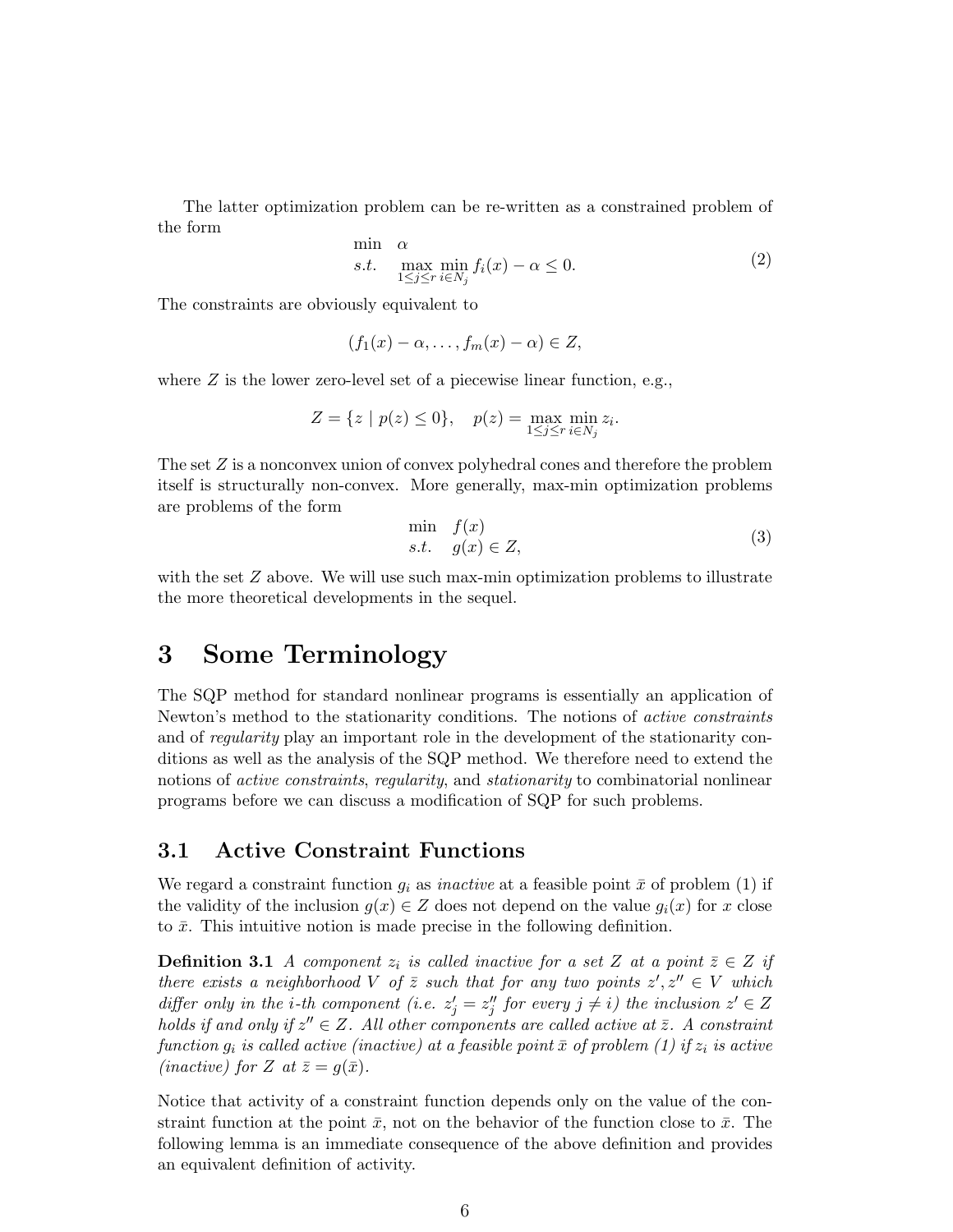**Lemma 3.1** The component  $z_i$  is active for Z at  $\overline{z} \in Z$  if and only if there exist sequences  $z^k \to \overline{z}$  and  $\alpha_k \to 0$  such that  $z^k \in Z$  and  $z^k + \alpha_k e_i \notin Z$ , where  $e_i$  is the i-th unit vector.

Inactivity of a component  $z_i$  implies that  $\overline{z} + \alpha e_i \in Z$  for every sufficiently small  $\alpha$  but the reverse implication does not hold in general. For instance, if Z is the union of the axes in  $\mathbb{R}^2$  then both components satisfy the latter condition at the origin but both components are active at the origin. Another example is the set in  $\mathbb{R}^2$  defined by the inequality  $|z_1| \leq |z_2|$ . Although  $\alpha e_2 \in Z$  for every  $\alpha$ , the second component  $z_2$  is active at the origin.

If the components of z are rearranged so that  $z = (z_{\mathcal{I}}, z_{\mathcal{A}})$  with  $z_{\mathcal{I}}$  and  $z_{\mathcal{A}}$ corresponding to inactive and active components, resp., at  $\bar{z}$  then for every z close to  $\bar{z}$ 

$$
z \in Z \text{ if and only if } z_{\mathcal{A}} \in Z_{\mathcal{A}} = \{ \zeta_{\mathcal{A}} \mid (\zeta_{\mathcal{A}}, \zeta_{\mathcal{I}}) \in Z \}. \tag{4}
$$

In other words, locally around  $\bar{z}$  the set Z coincides with the  $(\{\bar{z}_\mathcal{I}\} + \mathbb{R}^{|\mathcal{I}|}) \times Z_{\mathcal{A}}$ .

A natural question to ask is whether one can obtain a characterization of the active components for the union or intersection of sets from knowledge of active components of the individual sets. It is not difficult to see that an active component  $z_i$  for either  $\cup_{j=0}^m Z_j$  or  $\cap_{j=0}^m Z_j$  at a point  $\overline{z} \in \cap_{j=0}^m Z_j$  is active for at least one of the sets  $Z_j$  at  $\bar{z}$ . The reverse statement, however, does not hold in general in either case. If  $Z_1$  is the set of nonnegative reals and  $Z_2$  is the set of nonpositive reals, then the single variable is active for both sets at the origin but inactive for the union of the two sets. Also, if  $Z_1$  is the set of all  $(z_1, z_2)$  with  $z_2 \leq 0$  and  $Z_2$  is the union of  $Z_1$  and the nonnegative  $z_2$ -axis then  $z_1$  and  $z_2$  are both active for  $Z_2$ at the origin but only  $z_2$  is active for  $Z_1 \cap Z_2$  at the origin.

The following proposition gives an algorithmic characterization of the active components of the set Z arising in (3).

**Proposition 3.1** Let  $Z = \{z \in \mathbb{R}^m \mid p(z) \leq 0\}$  with  $p(z) = \max_{1 \leq j \leq r} \min_{i \in N_j} z_i$  and let  $\bar{z} \in Z$ . If  $p(\bar{z}) < 0$  then all components are inactive at  $\bar{z}$ . If  $p(\bar{z}) = 0$  then the active components can be determined in the following way:

- 1. Determine  $J = \{j \mid \min_{i \in N_j} \bar{z}_i = 0\}$
- 2. Determine  $\overline{N}_j = \{i \in N_j \mid \overline{z}_i = 0\}$  for every  $j \in J$ .
- 3. Delete from J all indices k for which there exists  $j \in J$  such that  $\bar{N}_j$  is a proper subset of  $\bar{N}_k$  and call the remaining index set  $\bar{J}$ .

A component  $z_i$  is active at  $\overline{z}$  if and only  $i \in \bigcup_{j \in \overline{J}} \overline{N}_j$ .

**Proof.** The first statement follows directly from the continuity of  $p(.)$ . To prove the second statement we assume that  $p(\bar{z}) = 0$ . Since  $\bar{z} \in Z$  we have  $\min_{i \in N_j} \bar{z}_i \leq 0$ for every  $1 \leq j \leq r$ . If  $\min_{i \in N_j} \bar{z}_i < p(\bar{z})$  then this inequality remains valid in a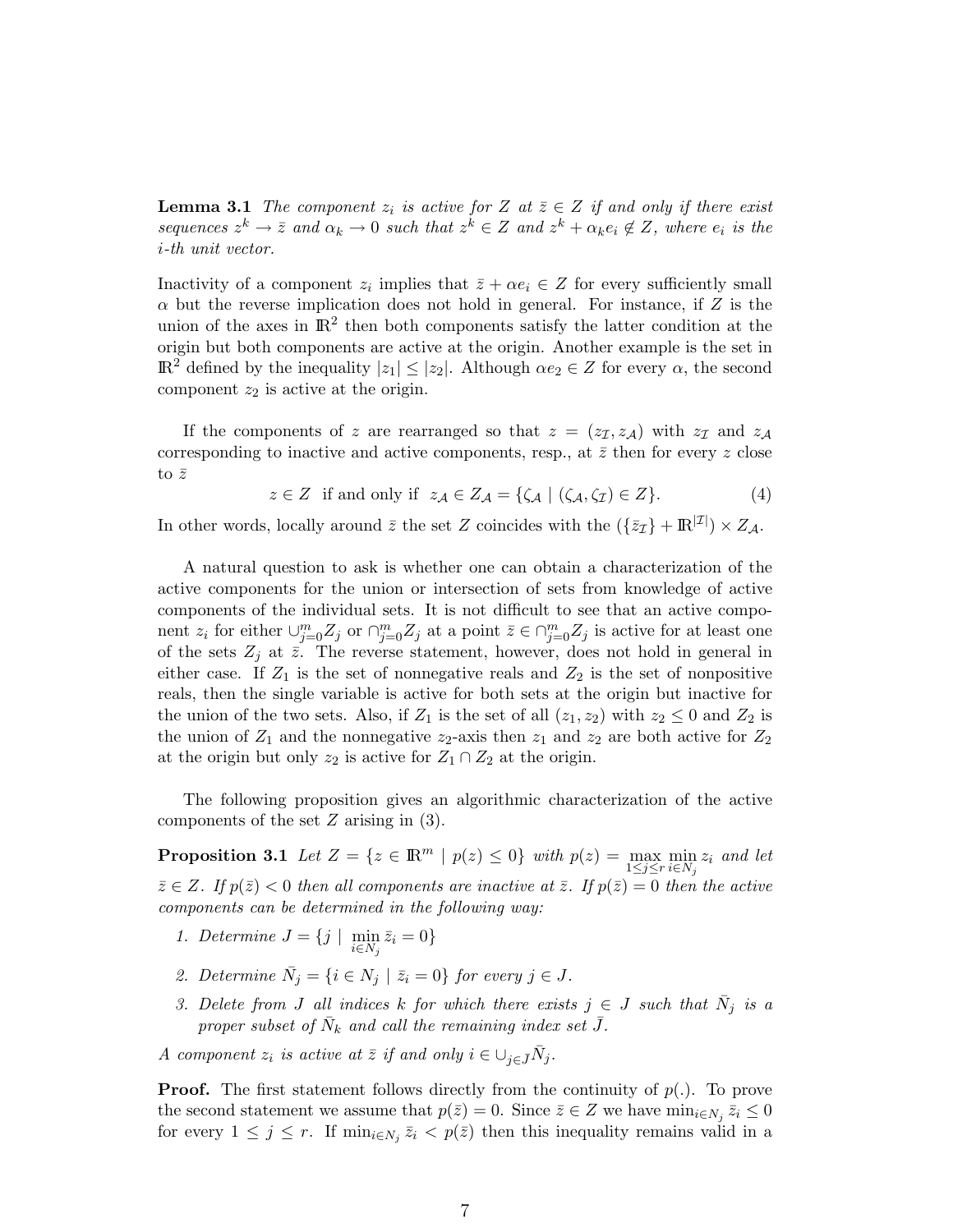neighborhood of  $\bar{z}$  and therefore p is unchanged if the term  $\min_{i \in N_j} \bar{z}_i$  is eliminated. Hence

$$
p(z) = \max_{j \in J} \min_{i \in N_j} z_i
$$

for every z in a neighborhood of  $\bar{z}$ . Also, if  $i \in N_j$  and  $\bar{z}_i > \min_{k \in N_j} \bar{z}_k = 0$  then one can remove *i* from  $N_j$  without changing  $\min_{k \in N_j} z_k$  in a neighborhood of  $\overline{z}$ . After these eliminations we obtain

$$
p(z) = \max_{j \in J} \min_{i \in \bar{N}_j} z_i
$$

for all z in a neighborhood of  $\bar{z}$ . Finally, one can eliminate all min-terms corresponding to an index set  $\bar{N}_k$  such that there exists a proper subset  $\bar{N}_j$  of  $\bar{N}_k$  for some  $j \in J$  since

$$
\min_{i \in \bar{N}_j} z_i \ge \min_{i \in \bar{N}_k} z_i
$$

for every  $z$ . Thus

$$
p(z) = \max_{j \in \bar{J}} \min_{i \in \bar{N}_j} z_i
$$

for every z close to  $\bar{z}$ . Because of this representation of p in a neighborhood of  $\bar{z}$  it is obvious that  $i \in \bigcup_{j \in \bar{J}} \bar{N}_j$  for every active component  $z_i$  at  $\bar{z}$ . To see the converse, let  $i_0 \in \bar{J}$ ,  $j_0 \in \bar{N}_j$  for some  $j \in \bar{J}$ , and define

$$
z_i^k(\alpha) = \begin{cases} \frac{1}{k} & \text{if } i \in \bar{N}_{j_0} \setminus \{i_0\} \\ \alpha & \text{if } i = i_0 \\ -\frac{1}{k} & \text{otherwise.} \end{cases}
$$

Notice that for every  $-\frac{1}{k} \leq \alpha \leq \frac{1}{k}$  $\overline{k}$ 

$$
\min_{i \in \bar{N}_{j_0}} z_i^k(\alpha) = \alpha
$$
  
\n
$$
\min_{i \in \bar{N}_j} z_i^k(\alpha) = -\frac{1}{k}, \quad \forall j \neq j_0.
$$

Therefore  $p(z^k(\alpha)) = \alpha$  for every  $0 \leq \alpha \leq \frac{1}{k}$  $\frac{1}{k}$ . Since  $z^k(\alpha) = z^k(0) + \alpha e_i$  it follows that  $z_{i_0}$  is active at  $\bar{z}$ . Q.E.D.

#### 3.2 Regularity and Stationarity

We call the constraint functions regular at  $\bar{x}$  if the gradients of all active constraint functions at  $\bar{x}$  are linearly independent and call  $\bar{x}$  a *stationary point* of (1) if  $d = 0$ is a local minimizer of

$$
\min_{\substack{d \\ \text{s.t.}}} \quad \nabla f(\bar{x})^\top d\\
\text{s.t.} \quad g(\bar{x}) + \nabla g(\bar{x})d \in Z.
$$
\n<sup>(5)</sup>

Since activity of a constraint function only depends on the value of the constraint function at a given point, the function  $g_i(\bar{x})+\nabla g_i(\bar{x})d$  is active at  $d=0$  in (5) if and only if  $g_i$  is active at  $\bar{x}$  in (1). Notice that local and global minimization for (5) are equivalent if Z is convex but not necessarily otherwise. The reader may ask why we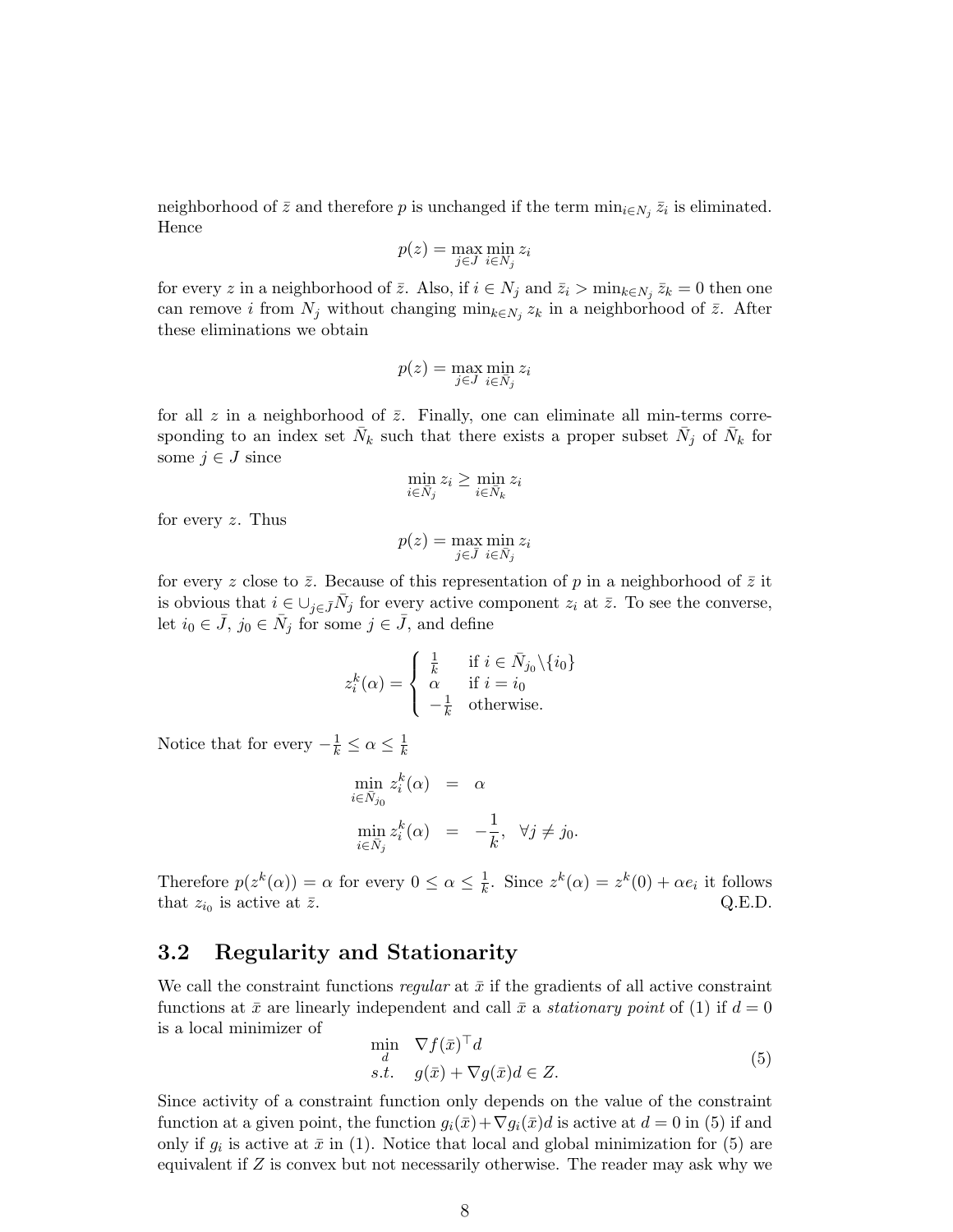do not further simplify the auxiliary problem  $(5)$  by replacing Z in the constraints of (5) by an appropriate first order approximation at the point  $q(\bar{x})$ , e.g. by its Bouligand cone, see [3]. This would indeed simplify the development of necessary optimality conditions. However, the importance of first order optimality conditions is not that they indicate optimality - after all in the presence of nonlinearity it is unlikely that a finite computational method will produce a stationary point - but that they allow the computation of descent paths if the conditions are not satisfied. The convergence of methods with descent directions obtained from tangent cone based optimality conditions, however, often suffers from the discontinuity of the tangent cone as a function of the base point. For instance if  $Z$  is the boundary of the positive orthant in  $\mathbb{R}^2$  then the only sensible tangent cone at a point on the positive  $x_1$ -axis is the  $x_1$ -axis itself. Therefore the tangent cone based subproblem that computes a descent direction is, arbitrarily close to the origin, blind for the possibility to move along the  $x_2$ -axis at the origin. Consequently, the method may converge to the origin along the  $x_1$ -axis even though the objective function allows a first order descent along the positive  $x_2$ -axis at the origin.

The first question we need to address is whether stationarity as defined above is a necessary optimality condition under appropriate assumptions. The simple example

$$
\min \quad 2x_1^2 - x_2s.t. \quad (x_1, x_2) \in Z
$$
\n(6)

where  $Z = \{(z_1, z_2) \mid z_1^2 - z_2 = 0\}$  shows that even for regular constraint functions one cannot expect a local minimizer, the origin in this case, to be stationary. We will have to make an additional assumption for this to be the case.

**Definition 3.2** A set Z is said to be locally star-shaped at a feasible point  $\overline{z}$  if there exists a neighborhood V of  $\bar{z}$  such that  $z \in Z \cap V$  implies  $\alpha z + (1 - \alpha)\bar{z} \in Z \cap V$  for every  $\alpha \in [0,1]$ .

In particular, convex sets are locally star-shaped. However, the set of locally starshaped sets is much broader. Indeed, one readily verifies that the intersection and the union of finitely many closed locally star-shaped sets remains locally star-shaped. An important special class of locally star-shaped sets are the roots or lower level sets of piecewise affine functions which are non-convex polyhedra. Notice that the set  $Z$  employed in example  $(6)$  is not locally star-shaped anywhere. Indeed, if the structure set  $Z$  is locally star-shaped at a regular local minimizer then this local minimizer is stationary.

**Proposition 3.2** If Z is locally star-shaped at  $g(x)$  and x is a regular local minimizer of  $(1)$  then x is a stationary point.

**Proof.** To simplify notation we assume that all components of g are active at  $x^*$ and that  $x^* = 0, g(x^*) = 0$ . This can be achieved by replacing Z by the set  $Z_A$ of (4) and replacing  $g(.)$  by  $g(x^* + .) - g(x^*)$ . By assumption, the Jacobian  $\nabla g(0)$ has full row rank and thus there is an  $(n - m) \times (n - m)$ -matrix A such that the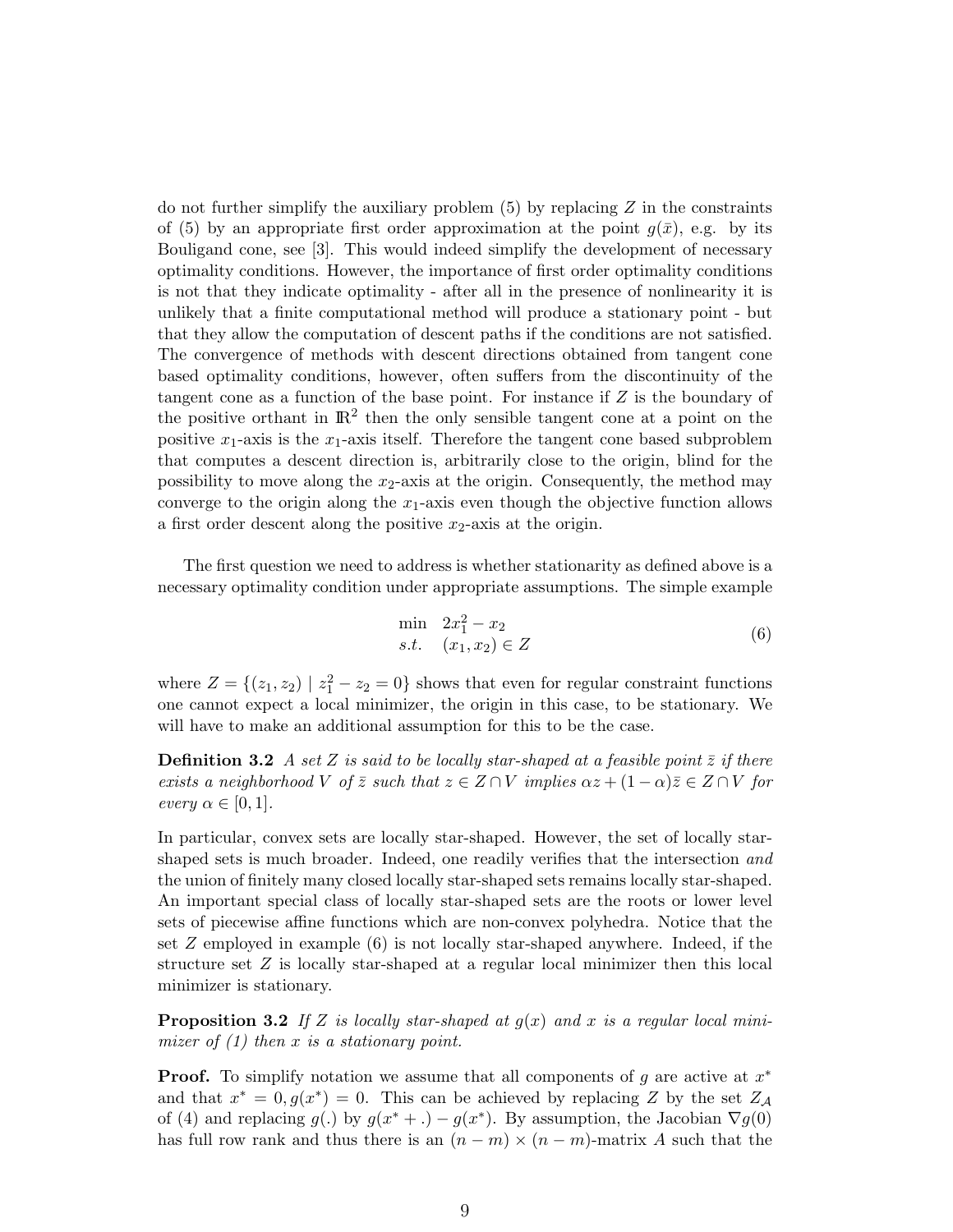$n \times n$ -matrix  $\begin{pmatrix} \nabla g(0) \\ 4 \end{pmatrix}$ A !<br>} is invertible. The inverse function theorem thus implies that the equation

$$
g(x) = \nabla g(0)d
$$
  

$$
Ax = Ad
$$

has locally around the origin a unique smooth solution function  $x = \xi(d)$  with  $\nabla \xi(0) = \text{Id}$ , the  $n \times n$  identity matrix. Now suppose the origin is not a stationary point. Then there exists d arbitrarily close to the origin such that  $\nabla q(0)d \in Z$  and  $\nabla f(0)d < 0$ . Choose d close enough to zero such that  $\xi(\alpha d)$  is well defined for every  $\alpha \in [0,1]$  (regularity assumption) and that  $\nabla q(0) \alpha d \in Z$  for every  $\alpha \in [0,1]$  (local star-shapedness). With  $\phi(\alpha) = f(\xi(\alpha d))$  one obtains

$$
\phi'(0) = \nabla f(0)\nabla \xi(0)d = \nabla f(0)d < 0.
$$

Hence  $f(\xi(\alpha d)) < f(\xi(0)) = f(0)$  for all sufficiently small  $\alpha > 0$  which contradicts the local optimality of  $x = 0$ . Q.E.D.

## 4 Lagrange Multipliers

The Lagrange multipliers provide the connection between Newton's method and SQP. In this section we extend the notion of Lagrange multiplier to combinatorial nonlinear programs and provide an equivalent stationarity condition in terms of these multipliers.

**Definition 4.1** The Lagrangian function associated with the data  $(f, g)$  of problem (1) is of the form

$$
L(x, \lambda) = f(x) + g(x)^\top \lambda.
$$

A feasible point x is called a critical point if there exist multipliers  $\lambda$  such that

$$
\nabla_x L(x,\lambda) := \nabla f(x) + \nabla g(x)^\top \lambda = 0
$$
  

$$
\lambda_i = 0, \text{ if } g_i \text{ is inactive at } x.
$$
 (7)

Notice that the multipliers associated with a regular critical point are unique.

Proposition 4.1 Every stationary point of (1) is critical.

**Proof.** If  $d = 0$  is a local solution of (5) then it is also a solution of the linear program

$$
\min_{d} \quad \nabla f(\bar{x})^{\top} d \ns.t. \quad g_i(\bar{x}) + \nabla g_i(\bar{x}) d = \bar{z}_i, \quad \forall i : g_i \text{ is active at } \bar{x},
$$

where  $\bar{z} = q(\bar{x})$ . Hence linear programming duality provides the existence of the multipliers (7). Q.E.D.

Without stringent assumptions on the set Z criticality is not sufficient for stationarity at a regular feasible point of (1). Indeed, in the case of a standard nonlinear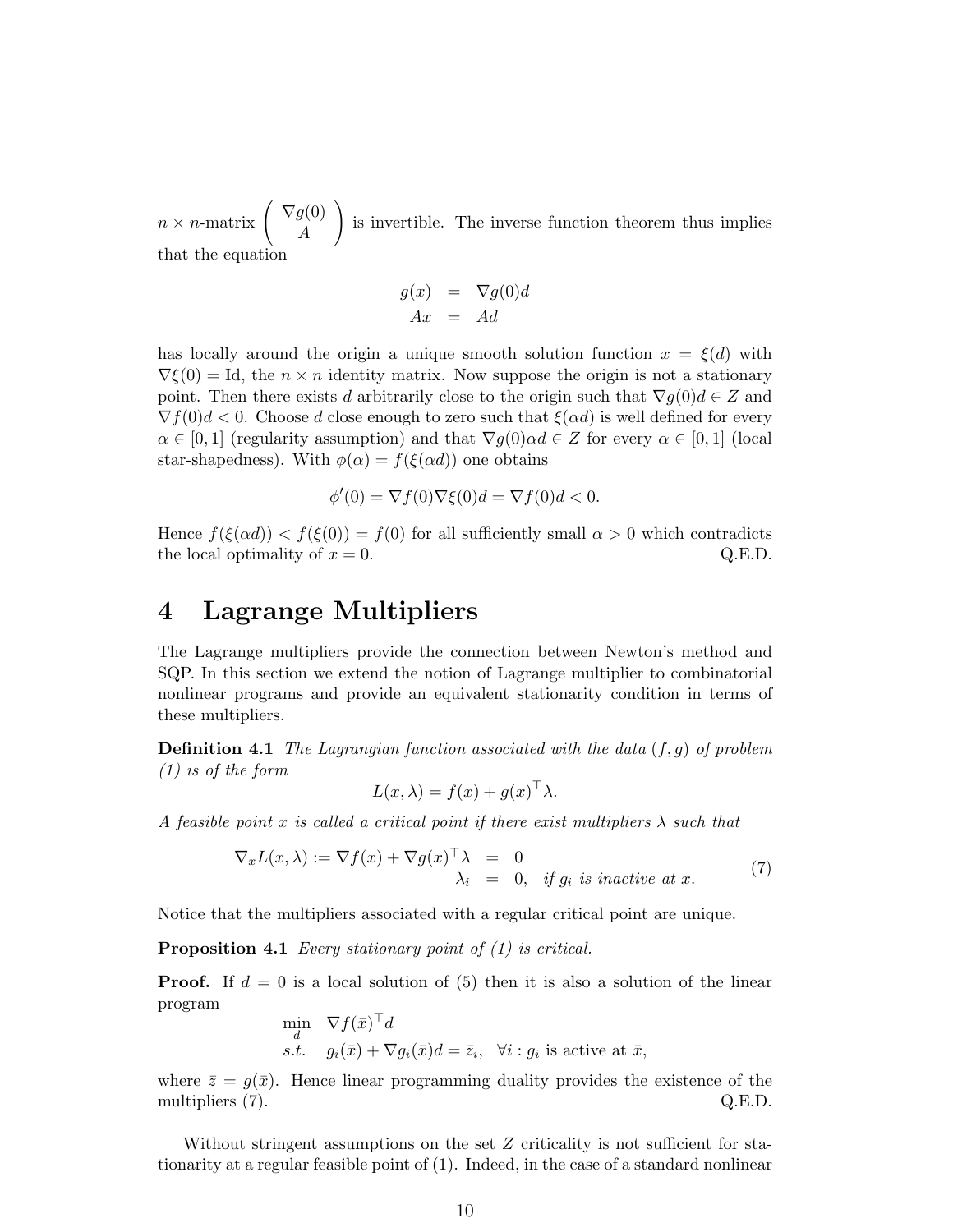program one needs to impose sign constraints on the multipliers of inequalities in order to completely characterize stationarity. So what is the analogue of the sign constraints for general structure sets Z? The following proposition answers this question. The key observation is that stationarity of a regular critical point is independent of the behavior of the data functions in the vicinity of this point but depends only on the value of  $g$  at the critical point and on the Lagrange multiplier λ.

**Proposition 4.2** If  $\bar{x}$  is a regular critical point with multiplier  $\lambda$  then it is a stationary point if and only if  $v = 0$  is a local solution to

$$
\max_{v} \quad \lambda^{\top} v
$$
  
s.t.  $g(\bar{x}) + v \in Z.$  (8)

**Proof.** Recall that  $\bar{x}$  is stationary if and only if  $d = 0$  is a local solution of (5). In view of  $(7)$ ,  $d = 0$  is a local solution of  $(5)$  if and only if it is a local solution of

$$
\min_{\substack{d \\ \text{s.t.}}} \quad -\lambda^{\top} \nabla g(\bar{x}) d
$$
\n
$$
\text{s.t.} \quad g(\bar{x}) + \nabla g(\bar{x}) d \in Z. \tag{9}
$$

Since changes of inactive constraint functions have locally no impact on the validity of the constraint we may restrict our attention to the active constraints. In view of the regularity assumption there exists a solution  $d(v)$  to the equations

$$
\nabla g_i(\bar{x})d = v_i, \quad i : g_i \text{ is active at } \bar{x}
$$

for every v. If, on the one hand, a sequence  $v^k$  of feasible points for (8) converges to zero and  $\lambda^{\top} v^k > 0$  then there exists a sequence  $d(v^k)$  of feasible points for (5) converging to zero such that  $\nabla f(\bar{x})^{\top} d(v^k) < 0$  and therefore  $\bar{x}$  is not stationary. On the other hand, if  $\bar{x}$  is not stationary then there exists a sequence  $d^k$  converging to zero such that  $\nabla f(\bar{x})^{\top} d^k < 0$  and therefore  $v^k = \nabla g(\bar{x}) d^k$  converges to zero as well and  $\lambda^{\top} v^k > 0$ , i.e. the origin is not a local solution of (8). Q.E.D.

We emphasize again that stationarity at regular points is fully characterized by the multipliers  $\lambda$ , the value  $\bar{z} = g(\bar{x})$ , and the properties of Z in a neighborhood of  $\bar{z}$ . There is no need for information about the function f or the constraint functions g in the vicinity of  $\bar{x}$ .

Notice that small inactive components  $v_i$  will neither affect the validity of the constraint  $g(\bar{x}) + v \in Z$  nor, since the corresponding multipliers vanish, the value of the objective function. If we reduce the optimization problem (8) to the active components by replacing  $Z$  by its projection  $Z_A$  onto the subspace of active components, we obtain the optimization problem

$$
\max_{v} \quad \lambda_{\mathcal{A}}^{\top} v_{\mathcal{A}} s.t. \quad g_{\mathcal{A}}(\bar{x}) + v_{\mathcal{A}} \in Z_{\mathcal{A}}
$$
\n(10)

which has a local minimizer at  $v_A = 0$  if and only if the origin is a local minimizer of the original problem (8). The latter optimization problem (10) allows us to define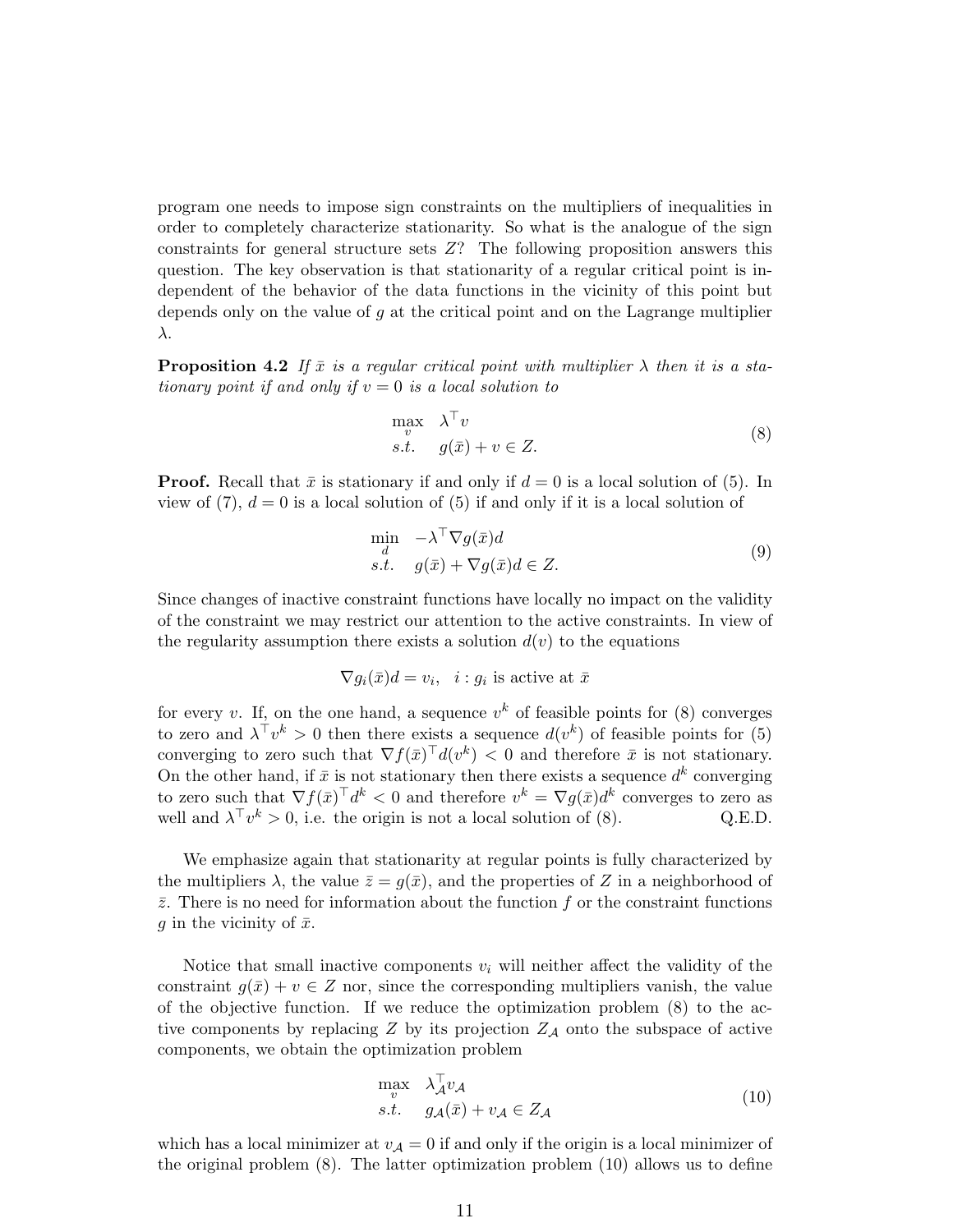strict complementarity as the requirement that there exists a neighborhood V of  $\lambda_A$ such that the origin  $v_A = 0$  remains a local minimizer of (10) if  $\lambda_A$  is replaced by any  $\lambda_A \in V$ . In the classical case of nonlinear programming this is equivalent to the requirement that the multipliers corresponding to active inequalities are strictly positive. This definition will turn out to be useful for a convergence analysis of SQP later on.

It is illustrative to compare the concepts of critical and stationary point in the following example which, although a standard nonlinear program, is re-formulated in a non-standard way that fits our framework. Consider the problem

$$
\min_{x} \frac{1}{2} [(x_1 - 1)^2 + (x_2 - 1)^2]
$$
  
s.t.  $x \in Z = \{z \mid z_1 + z_2 \le 0\}.$ 

The interesting difference of this formulation from the standard formulation  $g(x)$  $x_1 + x_2 \leq 0$  is that our chosen structure set Z is not pointed. In our setting, the active components are  $z_1$  and  $z_2$  if  $z_1 + z_2 = 0$  and none otherwise. Critical points can only occur where both components are active and the criticality condition

$$
x_1 - 1 + \lambda_1 = 0 \n x_2 - 1 + \lambda_2 = 0
$$

is in fact satisfied for all such points, i.e., all point x with  $x_1 + x_2 = 0$  are critical with multipliers  $\lambda_i = 1 - x_i$ ,  $i = 1, 2$ . The stationarity condition requires that the origin solves

$$
\begin{array}{ll}\n\max & \lambda^{\top} v \\
s.t. & x + v \in Z\n\end{array}
$$

Since  $x_1 + x_2 = 0$ ,  $x + v \in Z$  if and only if  $v_1 + v_2 \leq 0$  and the origin is a maximizer if and only if  $\lambda$  is a non-negative multiple of the vector  $e = (1, 1)$ . Since  $\lambda = e - x$ and  $x_1 + x_2 = 0$  this holds only for  $x = (0, 0)$ . The minimizer of the original problem is therefore the only stationary point. Notice that, in contrast to the standard NLP formulation, the stationary point does not satisfy strict complementarity in the re-formulation with the structure set Z. This is due to the non-pointedness of the chosen structure set Z.

The following concept is useful for the further specification of Proposition 4.2 for the case of locally star-shaped structure sets Z.

**Definition 4.2** Let Z be locally star-shaped and let  $z \in Z$ . Then the localization of Z at z is the cone

$$
C_Z(z) = \mathrm{cl}\{v \mid \exists \alpha_v > 0 : z + \alpha v \in Z \,\,\forall \alpha \in [0, \alpha_v] \}.
$$

Notice that the linear subspace spanned by the inactive components is an element of  $C_Z(z)$ . Readers familiar with nonsmooth analysis will realize that  $C_Z(z)$  coincides with Bouligand's contingent cone of the locally star-shaped set  $Z$  at  $z$ , see [3], which contains all vectors v such that  $z + \alpha_k v_k \in Z$  for some  $v_k \to v$  and  $\alpha_k \to 0$  from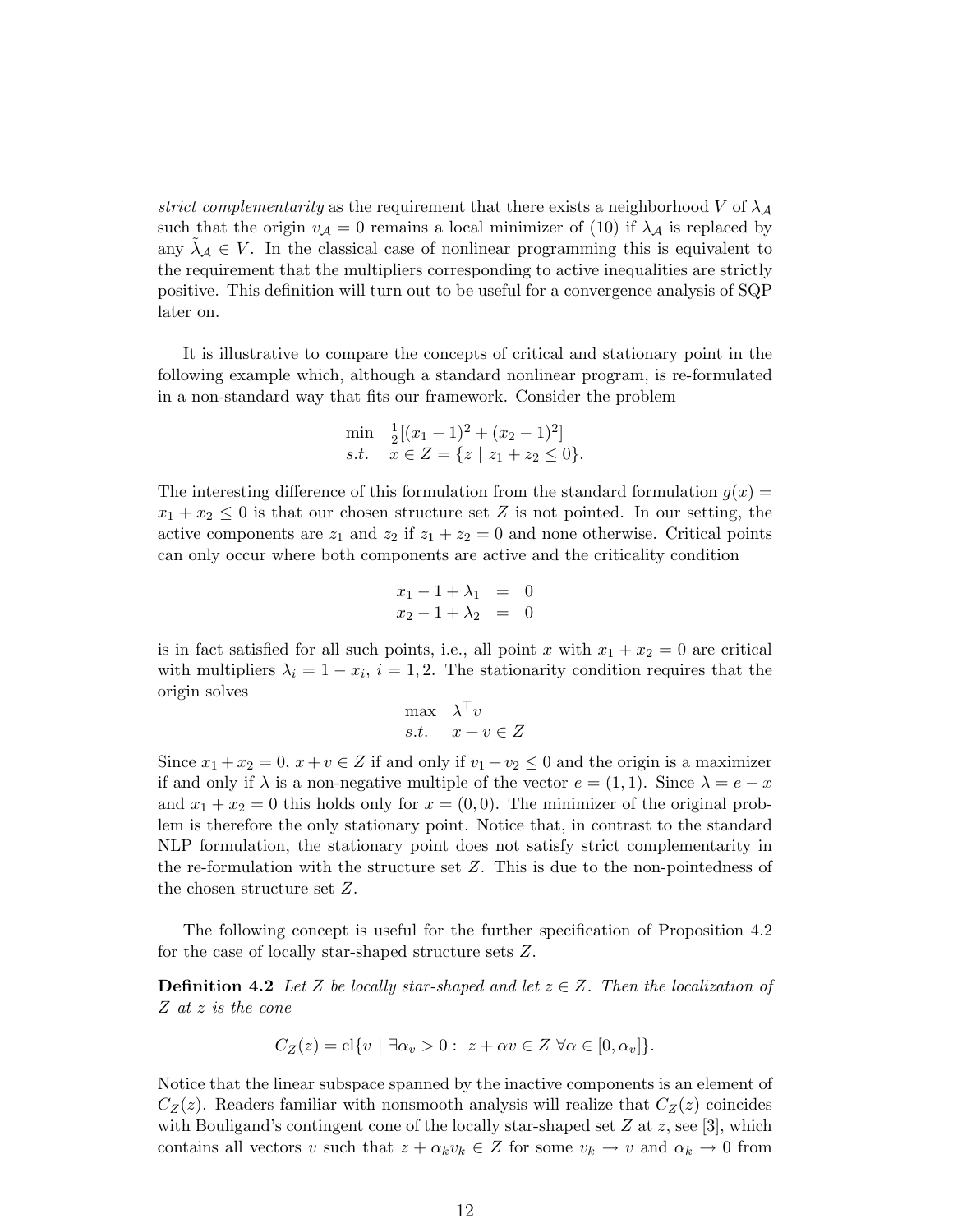above.

Recall that the polar cone of a cone C is defined by  $C^o = \{y \mid y^\top x \leq 0, \forall x \in C\},\$ see [22]. With this notion, the following corollary follows directly from the foregoing proposition.

Corollary 4.1 If Z is closed and locally star-shaped at  $g(\bar{x}) \in Z$  then a regular critical point  $\bar{x}$  with associated multiplier  $\lambda$  is stationary if and only if  $\lambda \in C^o_Z(z)$ .

The simple example

$$
\max_{s.t.} x_2
$$
  
s.t.  $(x_1, x_2) \in Z = \{(z_1, z_2) | z_2 = z_1^2\}$ 

with the origin as reference point shows that the "only if" part of this corollary does not hold if  $C_Z(z)$  is replaced by the Bouligand cone of a non-star-shaped set.

If Z is closed and locally star-shaped then, in view of the latter corollary, checking stationarity for a regular feasible point is, in principle, a convex feasibility problem. Its computational tractability, however, depends on the availability of a suitable representation of  $C_Z^o(z)$ . If, for example  $Z = \{(u, v) \mid \min\{u, v\} = 0\}$ , where the minimum operation is taken componentwise over the two vectors  $u, v \in \mathbb{R}^k$  then the set  $C_Z(0)$  is the union of the  $2^k$  convex cones

$$
C_I = \{ (u, v) \mid u_i = 0, v_i \ge 0, \text{ if } i \in I u_i \ge 0, v_i = 0, \text{ if } i \notin I \},\
$$

 $I \subseteq \{1, \ldots, k\}$ . The convex hull of  $C_Z(0)$ , however, is the nonnegative orthant in  $R^{2k}$ , i.e., in this case the combinatorial difficulty of checking  $\lambda^{\top} x \leq 0$  for every  $x \in C_I$  and every  $I \subseteq \{1, \ldots, k\}$  disappears. This remarkable fact lies at the heart of all the recently developed efficient methods for the local optimization of MPECs. Indeed, if verifying stationarity was a difficult combinatorial problem it would seem unlikely that an efficient method can be guaranteed to converge to a stationary point. By the same token, if the verification of stationarity for a problem of type (1) is tractable, then there is hope that an efficient local optimization method can be developed for this type of problem. The essential question is therefore, whether the convex hull of  $C_Z(z)$  can be represented in a computationally tractable way. The answer to this question obviously depends on the initial representation of  $C_Z(z)$ . If, for example, the set is given as the union of polyhedral cones then the convex hull of  $C_Z(z)$  is the sum of all these cones. If the cones are given in "primal" form  $C_i = \{x \mid A_i x \leq 0\}, i = 1, \ldots, m$ , then the stationarity problem  $\lambda \in C_Z(z)^o$  is equivalent to

$$
\lambda^{\top}(x_1+\cdots+x_m)\leq 0, \quad \forall (x_1,\ldots,x_n): \quad A_1x_1\leq 0,\ldots,A_mx_m\leq 0.
$$

This can be checked efficiently by a decomposition method as long as the number  $m$  of polyhedral cones in the union is not too large. Similarly, if the cones are given in dual form  $C_i = \{x \mid x = A_i^{\top} \lambda_i, \lambda_i \ge 0\}, i = 1, ..., m$  then  $C_Z(z) = \{x \mid x = 1\}$  $A^{\top} \lambda, \lambda \geq 0$ , where A contains all rows of the matrices  $A_i$  without duplication. This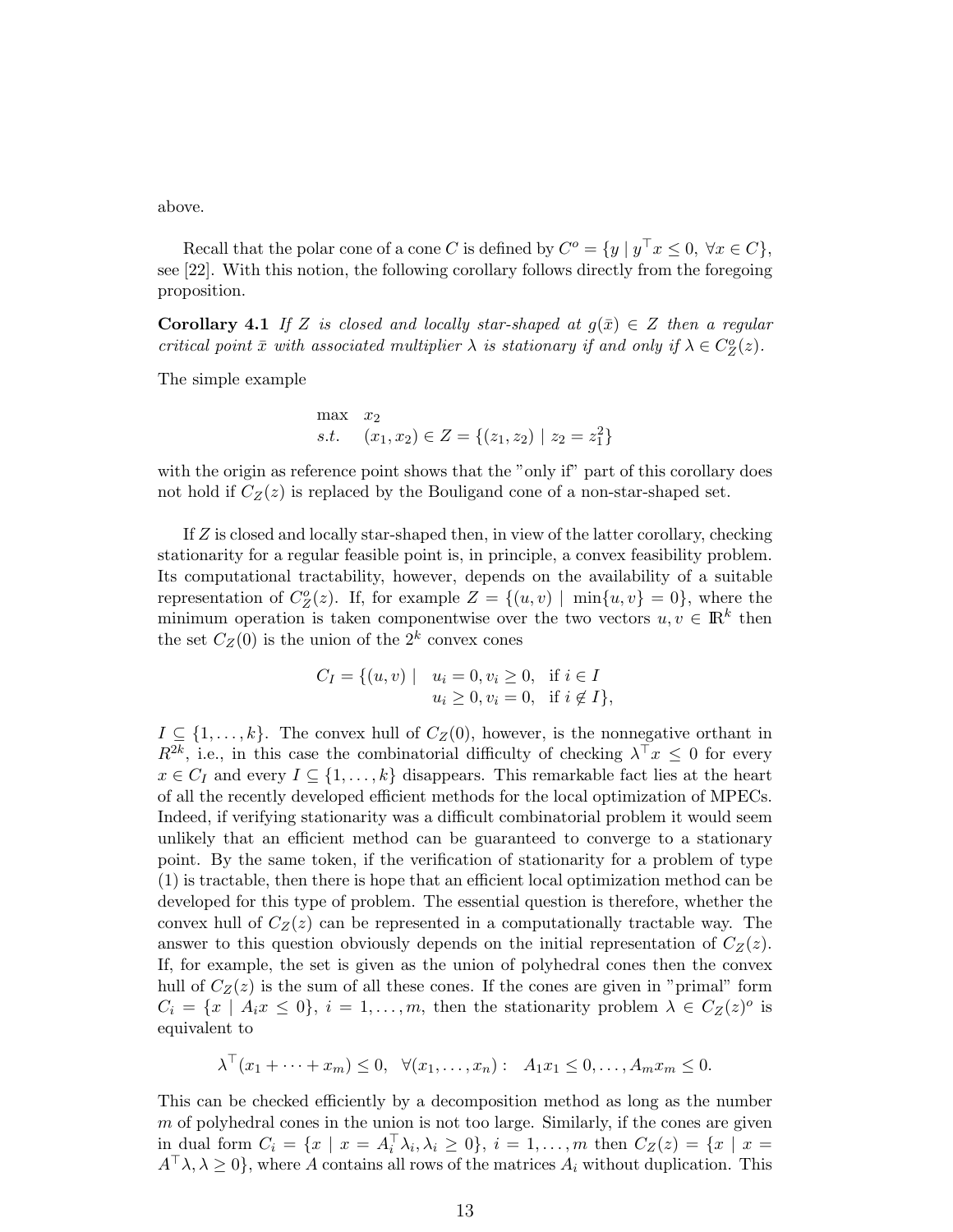generator matrix A can be quite small even if  $m$  is large. In the MPEC example above, the cones  $C_I$  are of the form

$$
C_I = \{ (u, v) \mid (u, v) = \sum_{i \in I} \lambda_i(e_i, 0) + \sum_{i \notin I} \mu_i(0, e_i), \ \lambda_i, \mu_i \ge 0 \},
$$

where  $e_i$  is the *i*th unit vector. The overall matrix A is therefore the unit matrix in  $R^{2k}$  even though the set  $C_Z(z)$  is the union of  $m = 2^k$  cones  $C_I$ .

As a further example, consider the structure set Z of the optimization problem with max-min constraints (3). After applying the local reduction used in the proof of Proposition 3.1 the structure set is locally represented as  $Z = \{z \mid p(z) \leq 0\}$  with

$$
p(z) = \max_{j \in \bar{J}} \min_{i \in \bar{N}_j} z_i,
$$

where  $\bar{z}_i = 0$  for every

$$
i \in \bar{I} = \bigcup_{j \in \bar{J}} \bar{N}_j
$$

and  $\bar{N}_k \subseteq \bar{N}_j$  implies  $\bar{N}_k = \bar{N}_j$ . Obviously,  $v \in C_Z(z)$  if and only if  $p(v) \leq 0$  which is the case if and only if

$$
v \in V = \bigcup_{r \in \times_{j \in \bar{J}} \bar{N}_j} \{w \mid w_{r_j} \le 0\}.
$$

If for some  $i \in \overline{I}$  there exists a tuple  $r \in \times_{j \in \overline{J}} \overline{N}_j$  with  $r_j \neq i$  for every j then  $e_i$  as well as  $-e_i$  are contained in V since there is a set on the right-hand side which has no constraint on  $w_i$ . On the other hand if for some  $i \in \overline{I}$  every tuple  $r \in \times_{j \in \bar{J}} \bar{N}_j$  has one index  $r_j = i$  then  $-e_i \in V$  but  $e_i \notin V$  since the constraint  $w_i \leq 0$  is present in every set on the right-hand side. It follows that the cone  $convC_Z(z) = convV$  is the direct product of the linear subspace generated by the unit vectors  $e_i$  corresponding to inactive components  $v_i$  and those components  $v_i$  for which there exists a tuple  $r \in \times_{j \in \bar{J}} \bar{N}_j$  with  $r_j \neq i$  for every j and the cone generated by the negative unit vectors  $-e_i$  corresponding to those i which are contained in every tuple  $r \in \times_{j \in \bar{J}} \bar{N}_j$ . The latter indices are precisely those for which  $\bar{N}_j$  is a singleton. The following corollary is a direct consequence of this observation and the stationarity condition  $\lambda \in C_Z(g(x))^o$  for regular x.

**Corollary 4.2** Suppose a regular feasible point  $\bar{x}$  of (3) is critical with associated multiplier vector  $\lambda$  and assume the notation of Proposition 3.1 for  $\overline{z} = g(\overline{x})$ . Then  $\bar{x}$  is stationary if and only if  $\lambda_i \geq 0$  for every i such that  $\bar{N}_j = \{i\}$  and  $\lambda_i = 0$  for all other indices i.

If  $\lambda_i$  < 0 for some i such that  $\bar{N}_j = \{i\}$  then, following the arguments in the proof of Proposition 4.2,  $\nabla f(\bar{x})d < 0$  for every solution d of the equations

$$
\nabla g_i(\bar{x})d = -e_i, \quad \forall i : g_i \text{ is active at } \bar{x}.
$$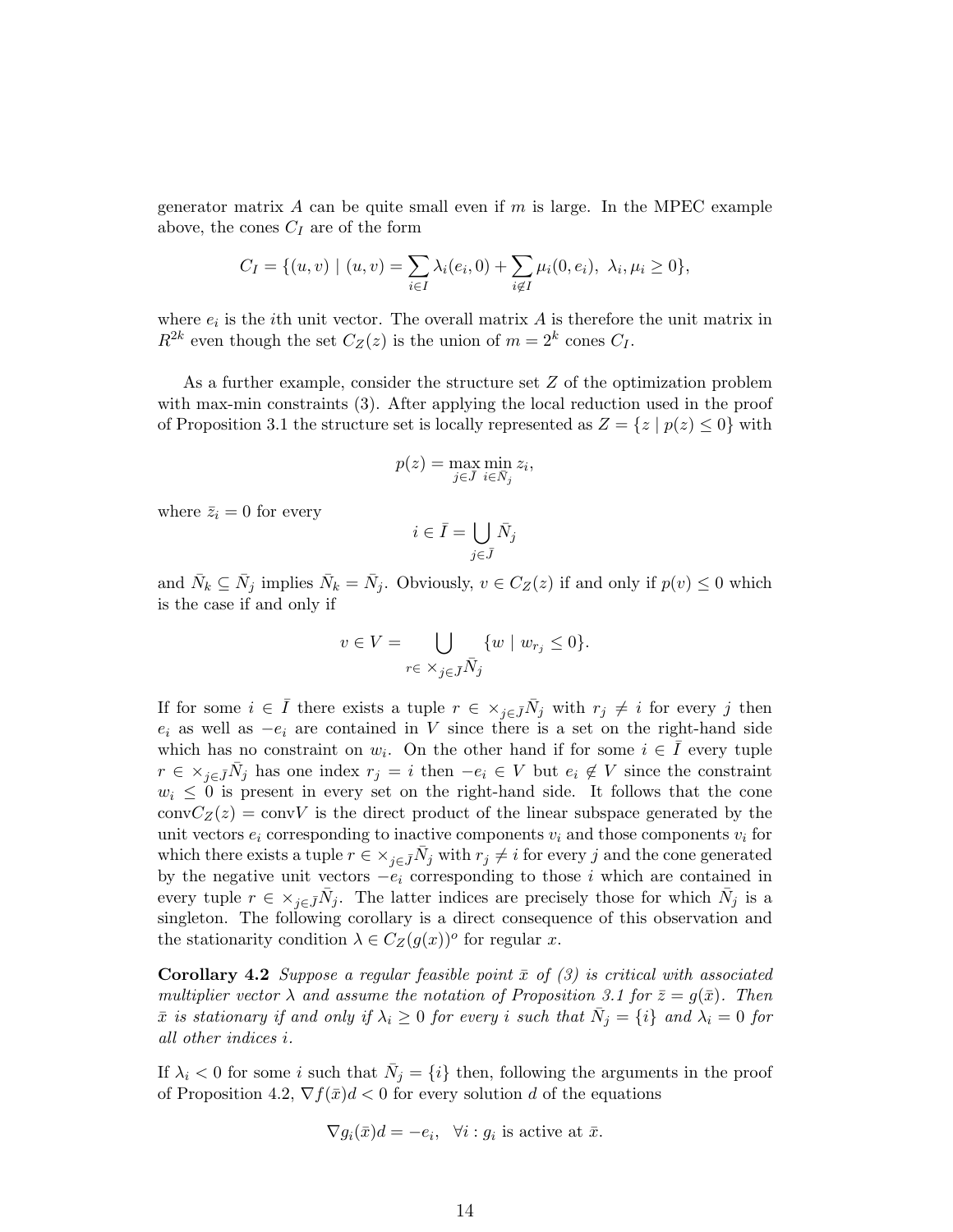To illustrate the strength of this optimality condition in comparison with the often used condition based on Clarke's subdifferential [5], we finally specify the optimality condition for the case of the unconstrained max-min problem

$$
\min_{x} \max_{1 \le j \le r} \min_{i \in N_j} f_i(x) \tag{11}
$$

which can be recast as (2). In view of Proposition 3.1 it is possible to compute the set of active functions  $f_i$  at  $\bar{x}$  in the following way:

- 1. Set  $\alpha := \max_{1 \leq j \leq r} \min_{i \in N_j} f_i(\bar{x})$
- 2. Determine  $J = \{j \mid \min_{i \in N_j} f_i(\bar{x}) = \alpha\}$
- 3. Determine  $\overline{N}_j = \{i \in N_j \mid f_i(\overline{x}) = \alpha\}$  for every  $j \in J$ .
- 4. Delete from J all indices j for which there exists  $k \in J$  such that  $\bar{N}_k$  is a proper subset of  $\bar{N}_j$  and call the remaining index set  $\bar{J}$ .

A function  $f_i$  is active at  $\bar{z}$  if and only  $i \in \bigcup_{j \in \bar{J}} \bar{N}_j$ . The following corollary is a direct consequence from the foregoing corollary in view of the reformulation (2) of (11).

**Corollary 4.3** If  $\bar{x}$  is a minimizer of (11) and the gradient of all active functions  $f_i$  are affinely independent then zero is in the convex hull of the gradients of those active  $f_{i_0}$  for which there exists an index j<sub>0</sub> with  $i_0 \in N_{j_0}$  and  $f_{i_0}(\bar{x}) < f_i(\bar{x})$  for every  $i \in N_{j_0} \backslash \{i_0\}.$ 

Notice that a sufficient condition for the gradients of all active functions  $f_i$  to be affinely independent is that the gradients of all functions with  $f_i(\bar{x}) = \alpha$  are affinely independent. One may wish to call the latter weakly active. Notice also that the above optimality condition is in general considerably stronger than the often employed condition based on the Clarke subdifferential. Indeed, if the gradients of the active selection functions of a max-min function are affinely independent, then the Clarke subdifferential of the max-min function consists of the convex hull of the gradients of all active functions<sup>1</sup>. It is not difficult to see that this argument extends to the stationarity condition of Clarke [4] for constrained problems if applied to (3).

$$
f_1(x) > ... > f_{i_0}(x) > ... > f_m(x).
$$

Notice that the affine independence of the vectors  $\nabla f_i(\bar{x})$  implies the linear independence of the vectors  $\nabla f_i(\bar{x}) - \nabla f_{i+1}(\bar{x})$ . The implicit function theorem therefore implies that the above set is nonempty with boundary point  $\bar{x}$ . Moreover, the max-min function coincides only with the selection function  $f_{i_0}(x)$  on the above set. This proves that  $\nabla f_{i_0}(\bar{x})$  is contained in the Clarke subdifferential.

<sup>&</sup>lt;sup>1</sup>This can be seen as follows: It suffices to show that every gradient  $\nabla f_i(\bar{x})$  is contained in the subdifferential. Suppose w.l.o.g. that  $f(\bar{x}) = 0$ . First reduce the max-min function to a selection of active functions: Remove all non-vanishing min-functions and in each vanishing min-function all nonvanishing selection functions  $f_i$ . This results in a max-min function which coincides locally with the original function but has only vanishing selection functions. Next delete all min-functions corresponding to sets  $N_j$  with  $N_j \subseteq N_k$  for some  $j \neq k$ . This will not change the function since these min-functions were redundant. Now choose an index  $i_0$  and a set  $N_j$  containing  $i_0$ . Renumber the other selection functions so that  $N_j = \{1, \ldots, i_0\}$  for some j. Consider the inequality system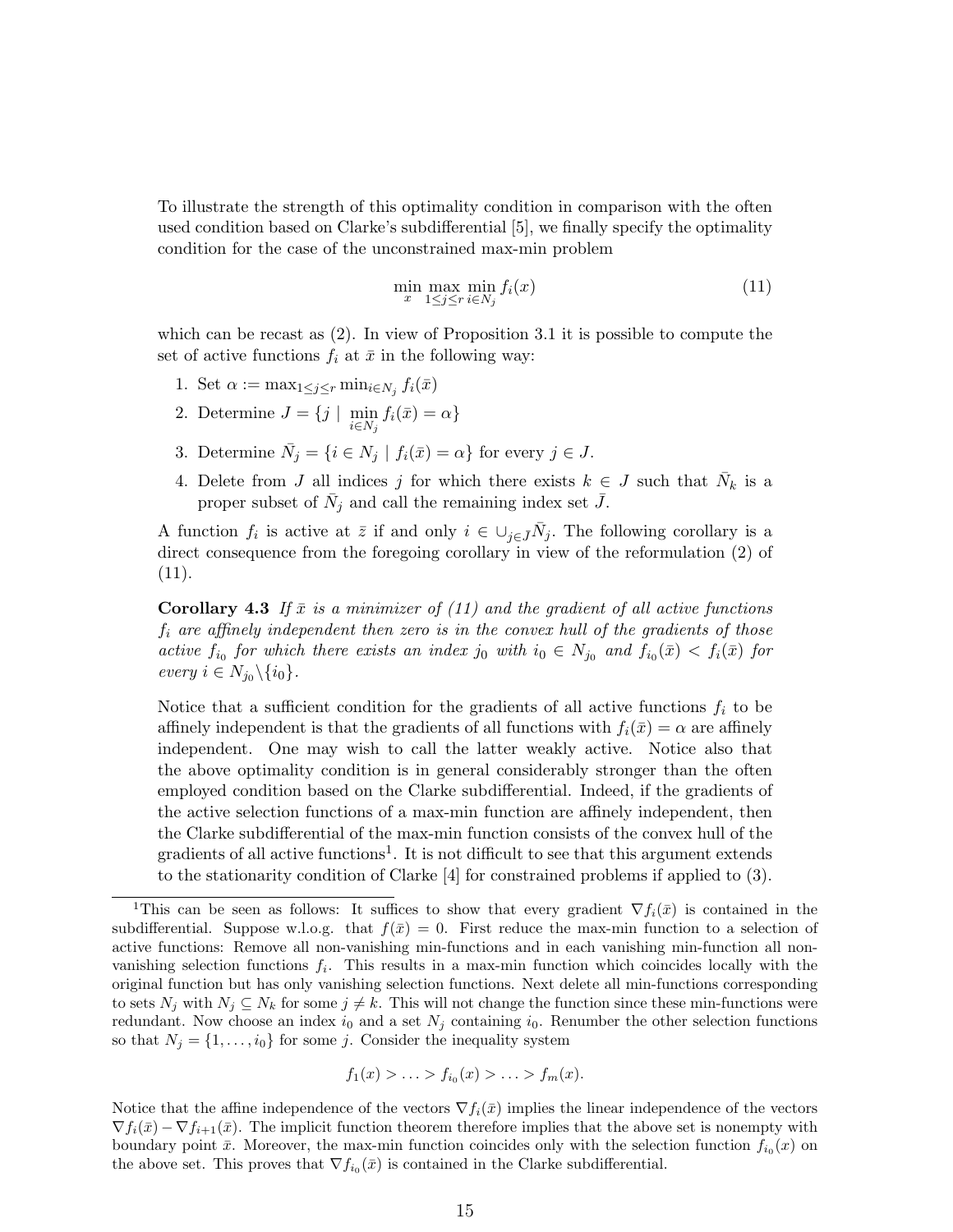## 5 Sequential Quadratic Programming

The Lagrange multiplier-based stationarity condition of the last section allows a straight-forward extension of the sequential quadratic programming idea to combinatorial nonlinear programs. We will discuss this extension in this section and will argue that the traditional convergence arguments for standard nonlinear programs extend, mutatis mutandis, to combinatorial programs. For the sake of simplicity and transparency and in the interest of brevity we have chosen to mimic the traditional textbook analysis, see [9, 20, 28], using the standard assumptions of regularity, strict complementarity, and a second order condition. Our aim here is merely to argue that the SQP method is a sensible procedure for combinatorial nonlinear programs rather than to provide a comprehensive study of its convergence properties under the weakest possible assumptions. In particular the strict complementarity assumption requires that the projection of the structure set Z onto the subspace of active components is "pointed" at the solution as illustrated in an example in the foregoing section. Whilst this is true for the sample problems mentioned in this paper, it may not be the case for other interesting problems which fit the modelling framework. It is an interesting question whether some of these assumptions can be relaxed, e.g. by extending the more sophisticated convergence analyzes of SQP methods, e.g. [2], or of Newton's method for nonsmooth or generalized equations, e.g. [8, 16, 21], to the present setting. However, this constitutes a research question in its own and is beyond the scope of the present study.

Recall that the problem we wish to solve is of the form

$$
\min_{s.t.} f(x) \ns.t. g(x) \in Z.
$$
\n(12)

Given a point x and a multiplier estimate  $\lambda$  we can formulate the SQP subproblem

$$
\min \nabla f(x)d + \frac{1}{2}d^{\top}\nabla_{xx}^{2}L(x,\lambda)d
$$
\n  
\n*s.t.*  $g(x) + \nabla g(x)d \in Z.$  (13)

We will now argue that SQP converges locally quadratically to a stationary point  $x^*$  under the following assumptions:

- Z is locally star-shaped at  $z^* = g(x^*),$
- $x^*$  is a regular stationary point of (12) with multiplier  $\lambda^*$ ,
- strict complementarity holds at  $x^*$ ,
- $d^{\top} \nabla_{xx}^2 L(x^*, \lambda^*) d > 0$  for every non-vanishing direction d with  $\nabla g_i(x^*) d = 0$ for all active constraint functions  $g_i$  at  $x^*$ .

The latter second order condition is the traditional second order sufficient condition for the equality constrained program

$$
\min_{s.t.} f(x) \ns.t. g_i(x) = z_i^*, i \in \mathcal{A}
$$
\n(14)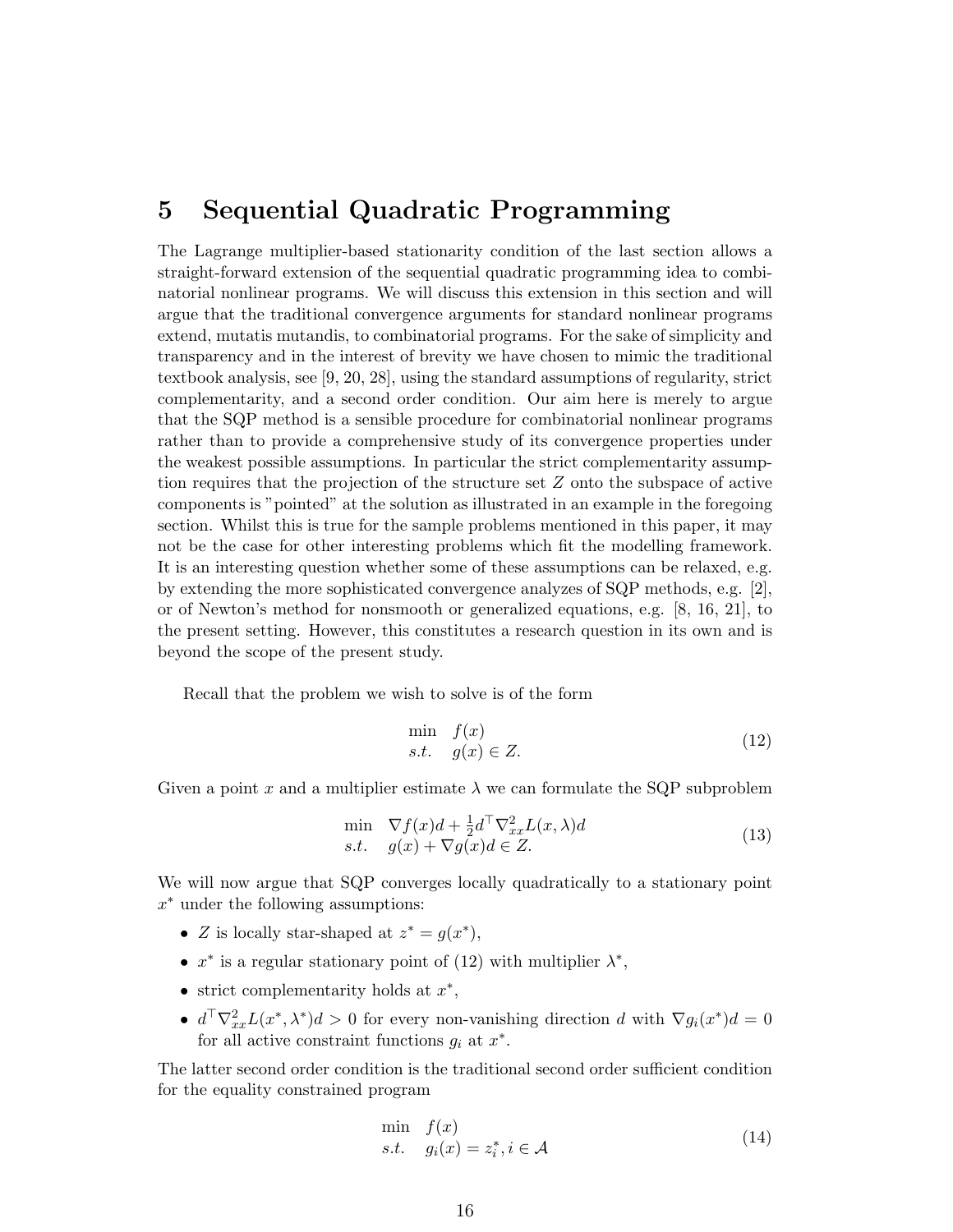where  $z^* = g(x^*)$  and A is the set of active constraint indices at  $x^*$ . To simplify our exposition we assume that all constraint functions are active at  $x^*$ . This is without loss of generality since inactive constraint functions will remain inactive in a neighborhood of  $x^*$  and can therefore be discarded for a local analysis. With this assumption the criticality conditions for (12) become

$$
\nabla f(x^*) + \nabla g(x^*)^\top \lambda^* = 0
$$
  
 
$$
g(x^*) = z^*.
$$
 (15)

The criticality conditions for the subproblem are

$$
\nabla f(x) + \nabla^2 L(x, \lambda) d + \nabla g(x)^\top \mu = 0
$$
  
 
$$
g(x) + \nabla g(x) d = z
$$
  
 
$$
z \in Z.
$$
 (16)

Since  $x^*$  is critical with multiplier  $\lambda^*$ , we know that  $d = 0$  and  $\mu = \lambda^*$  solves the latter system, provided  $(x, \lambda, z) = (x^*, \lambda^*, z^*)$ . In view of our second order condition the implicit function theorem implies that the two equations in (16) define locally unique smooth implicit functions  $d(x, \lambda, z)$  and  $\mu(x, \lambda, z)$ . Next we employ the strict complementarity condition. Since we have assumed that all constraint functions are active, strict complementarity means that  $v = 0$  is a local solution to

$$
\min_{s.t.} \mu^{\top} v
$$
  
 
$$
s.t. \quad z^* + v \in Z
$$
 (17)

for every  $\mu$  close to  $\lambda^*$ . Therefore the critical points  $d(x, \lambda, z^*)$  with multipliers  $\mu(x, \lambda, z^*)$  are indeed stationary points of the subproblems for  $(x, \lambda)$  close to  $(x^*, \lambda^*)$ . We finally show that they are the only stationary points of the subproblems close to the origin. To this end, suppose that  $d(x, \lambda, z)$  is stationary for some  $z \neq z^*$ . We will now make use of the fact that  $Z$  is locally star-shaped at  $z^*$  and therefore the line segment  $[z^*, z]$  will be a subset of Z for z close to  $z^*$ . Since  $\mu = \mu(x, \lambda, z)$ is close to  $\lambda^*$ , strict complementarity implies that  $v = 0$  is a local solution of (17). Also, stationarity of  $d(x, \lambda, z)$  means that  $w = 0$  is a local solution of

$$
\min_{s.t.} \mu^{\top} w
$$
  
s.t.  $z + w \in Z$ . (18)

Therefore, using the fact that  $[z^*, z]$  is contained in Z,  $\mu$  is perpendicular to  $z^* - z$ and therefore  $u = 0$  is not a local solution of

$$
\min_{s.t.} \quad [\mu + (z^* - z)]^\top u
$$
\n
$$
s.t. \quad z^* + u \in Z.
$$
\n
$$
(19)
$$

This contradicts strict complementarity, since  $\mu + (z^* - z)$  can be chosen arbitrarily close to  $\lambda^*$ .

We can now repeat the classical argument that under our assumptions SQP is equivalent to Newton's method applied to the optimality conditions with active set identification and converges quadratically if started at a point  $(x, \lambda)$  close to  $(x^*, \lambda^*)$ .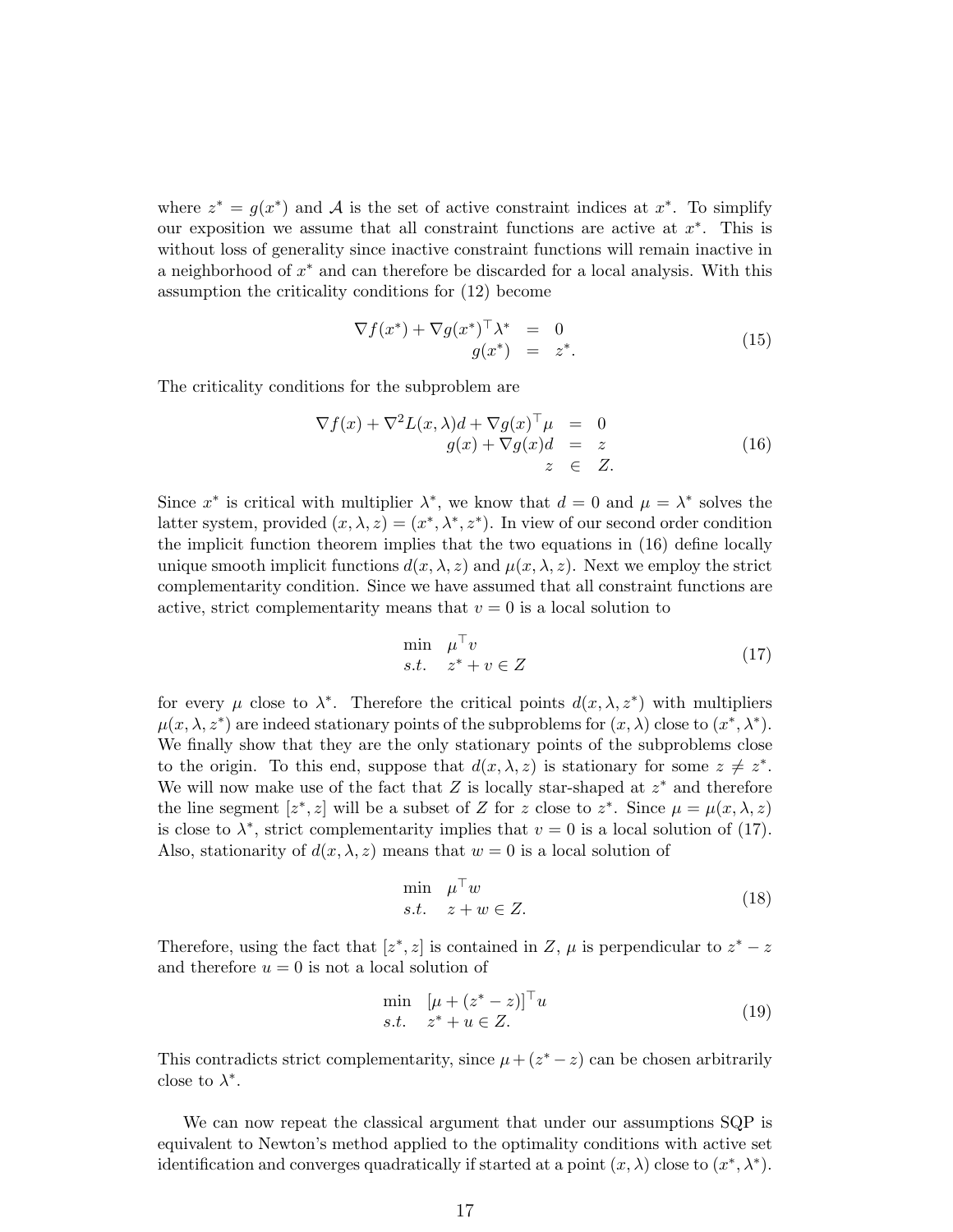The penalty trust-region globalization scheme of [25] and [27] applies to this setting, provided an appropriate residual function p is available. This function needs to be locally Lipschitz and an indicator for the set Z in the sense that  $p \geq 0$  and  $p(z) = 0$ if and only if  $z \in \mathbb{Z}$ . In addition, it needs to provide an exact penalization of the constraints. This is, for example, the case if  $p$  is piecewise affine and the constraints are regular, see [25]. For a general approach to Lipschitzian penalty function we refer the reader to the recent paper [15]. For a comprehensive study of trust-region globalization we refer to the book [7].

## 6 A Decomposition Approach to Combinatorial Problems

In order to apply the SQP method of the last section, we need to have a method to solve the subproblems, which are combinatorial quadratic programmes. Efficient methods for the solution of such problems will most definitely have to make use of the specific structure of Z. Nevertheless, there is a simple decomposition approach which may guide the development of such methods. In this section we will briefly explain the general decomposition approach and show how it can be applied to the subproblems arising from max-min optimization. We begin again with our general problem

$$
\min_{s.t.} f(x) \ns.t. g(x) \in Z.
$$
\n(20)

The decomposition approach for problem (20) is based on a collection of finitely many subsets  $Z_i \subseteq Z$ . These subsets, which we call pieces, give rise to subproblems of the form

$$
\min_{s.t.} f(x) \ns.t. g(x) \in Z_i.
$$
\n(21)

We assume that the subproblems are simpler than the full problem (20) in the sense that a (descent) method is available to solve the subproblems (21) from a given feasible point. In order to extend the solution procedure for the subproblems to a method for the full problem (20) there has to be a link between optimality or stationarity of the subproblems and optimality or stationarity of the full problem (20). We focus on stationarity in the sequel and require

- 1. If (20) has a stationary point then  $g(x) \in Z_i$  for at least one such stationary point  $x$  and one piece  $Z_i$ .
- 2. If x is a stationary point of (21) for all adjacent pieces  $Z_i$  then it is stationary for the full problem (20).

Here, a piece  $Z_i$  is called adjacent to x if  $g(x) \in Z_i$ . Notice that both conditions are automatically satisfied if the union of the sets  $Z_i$  coincides with  $Z$ .

Starting from a piece  $Z_{i_0}$  and a point  $x^0$  with  $g(x^0) \in Z_{i_0}$ , the k-th iteration of the decomposition method proceeds as follows: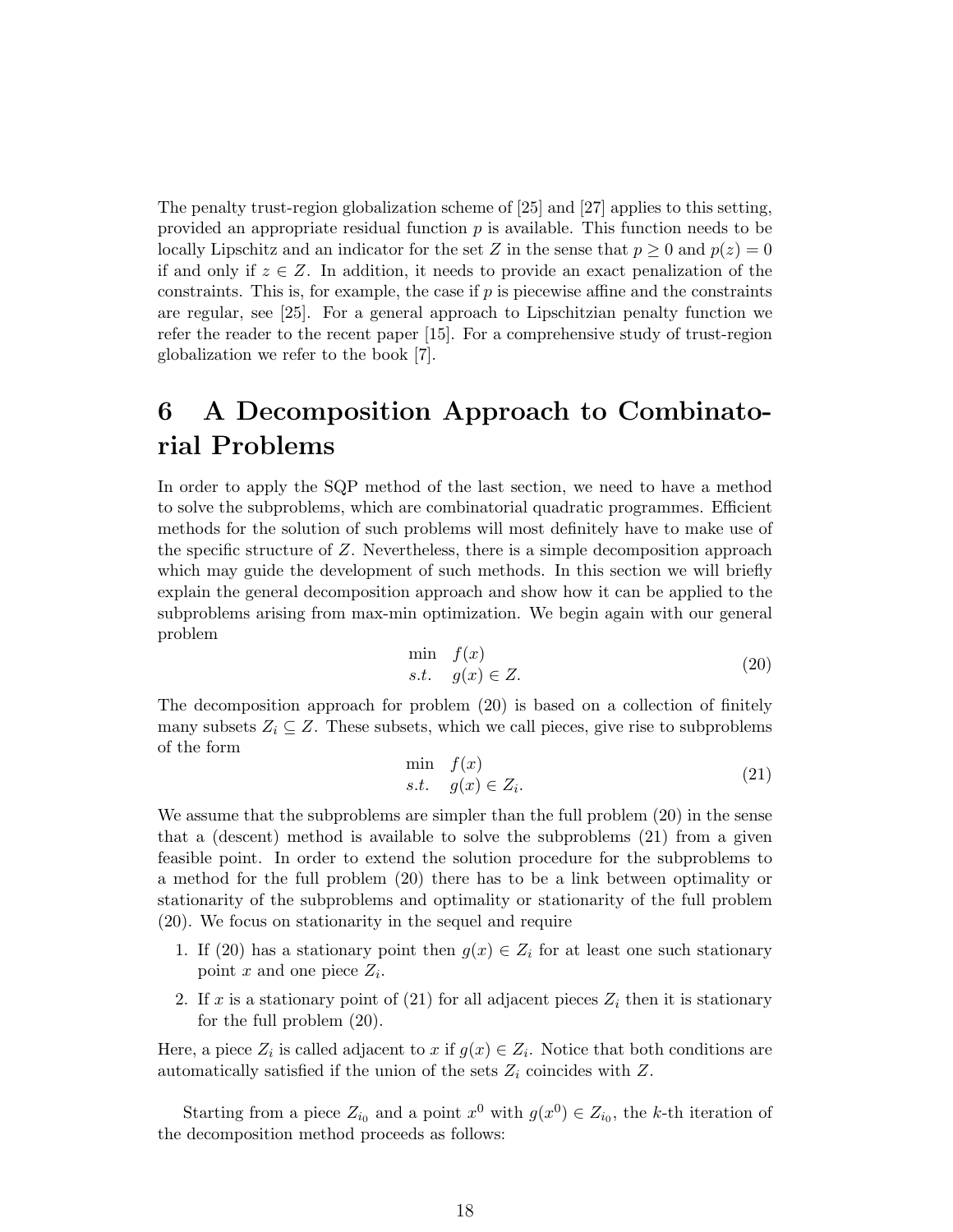- 1. Given  $x^{k-1}$  with  $g(x^{k-1}) \in Z_{i_{k-1}}$ , use a descent method to solve (21) for  $Z_i = Z_{i_{k-1}}$ , starting from  $x^{k-1}$ .
- 2. If the descent method does not produce a stationary point of (21) then stop and report the failure of the descent method (e.g. divergence to  $-\infty$  or nonconvergence).
- 3. If the method produces a stationary point  $x^k$  of (21) and this point is stationary for every adjacent piece then stop; a stationary point of (20) has been found.
- 4. Otherwise, choose a piece  $Z_{i_k}$  adjacent to  $x^k$  for which  $x^k$  is not stationary and continue.

If the decomposition method stops after finitely many iterations then it either reports failure of the descent method or produces a stationary point  $x^k$  of (20). If each subproblem (21) has only finitely many stationary levels then the method stops after finitely many iterations since it is a descent method and there are only finitely many pieces  $Z_i$ . Here, a stationary level of (21) is a value  $f(x)$ , where x is a stationary point of (21). Obviously convex subproblems have at most one stationary level.

The design of a decomposition method is therefore broken down into three parts:

- 1. Decide on the partition of  $Z$  into pieces  $Z_i$ .
- 2. Decide on a descent method to solve the subproblems (21).
- 3. Develop a mechanism to decide whether the solution of a subproblem is stationary for every adjacent piece and, if not, to produce a piece adjacent to  $x^k$ for which  $x^k$  is not stationary.

It seems most desirable to make use of the multipliers corresponding to the subproblem at iteration k to decide whether  $x^k$  is stationary for every adjacent piece or, if not, to determine a descent piece.

As an example consider the decomposition method for MPECs

$$
\min_{s.t.} f(z) \n\min\{G(z), H(z)\} = 0.
$$

One starts with an index set I and solves the standard nonlinear program

min  $f(z)$ s.t.  $G_i(z) = 0, i \in I$  $G_j(z) \geq 0, \ j \notin I$  $H_i(z) \geq 0, i \in I$  $H_i(z) = 0, i \notin I$ .

If  $\bar{z}$  is a regular stationary point of this NLP and the multipliers corresponding to bi-active constraints  $H_i(z) = G_i(z) = 0$  are both nonnegative then  $\bar{z}$  is stationary for the MPEC. Otherwise one adds a bi-active index  $i$  to  $I$  if the multiplier corresponding to  $H_i$  is negative or removes i form I if the multiplier corresponding to  $G_i$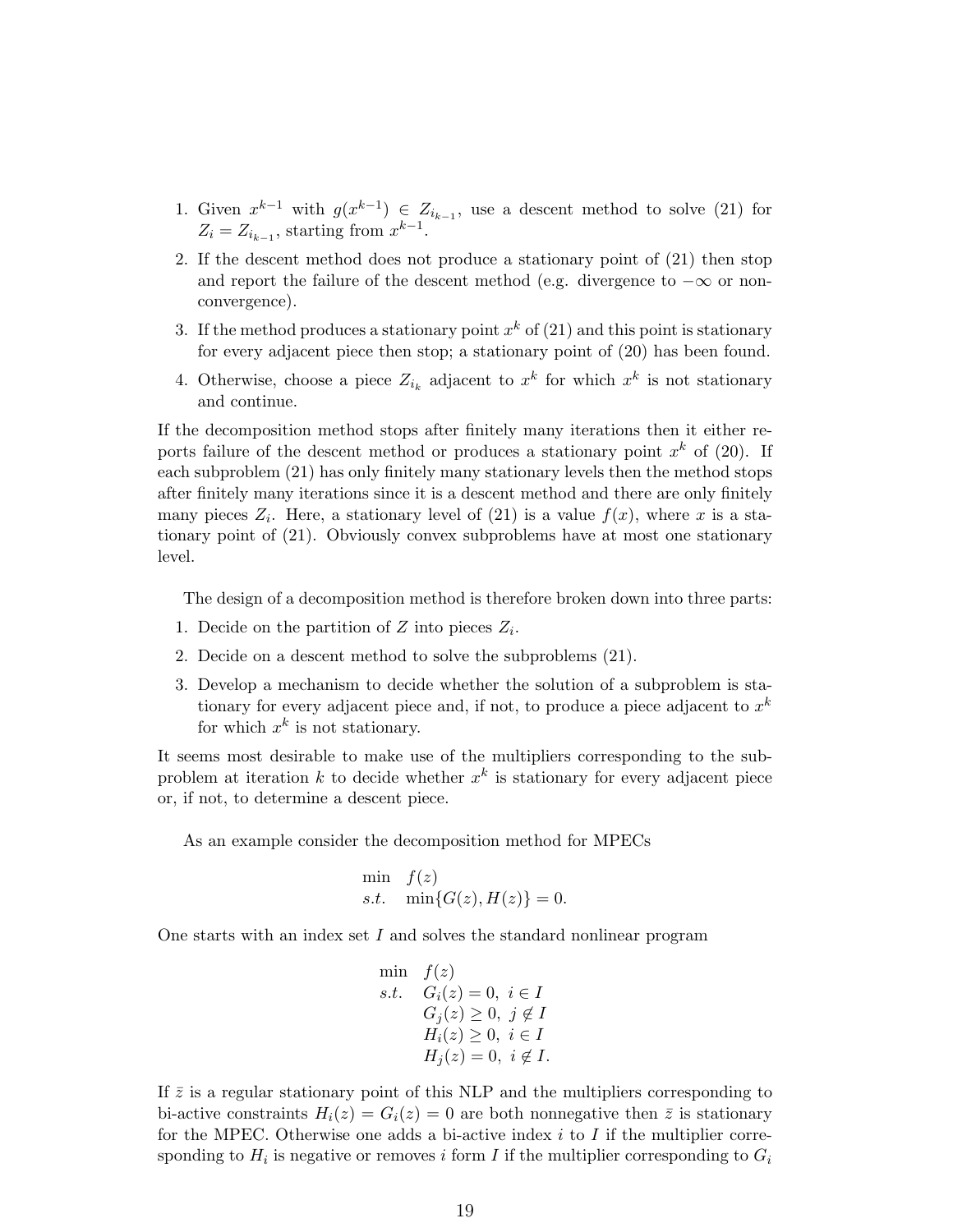is negative and iterates.

A similar method can be used to solve (3). The basis for this method is the following simple observation.

**Lemma 6.1** max  $\min_{1 \leq j \leq r} z_i = \min_{s \in X_{i-1}^r}$  $s \in \times_{j=1}^{r} N_j$  $\max\{z_{s_1}, \ldots, z_{s_r}\}.$ 

**Proof.** On the one hand, if  $s_j \in N_j$  with  $z_{s_j} = \min_{i \in N_j} z_i$  then

$$
\max_{1 \leq j \leq r} \min_{i \in N_j} z_i = \max_{1 \leq j \leq r} z_{s_j}
$$
\n
$$
\geq \min_{s \in \mathcal{X}_{j=1}^r N_j} \max\{z_{s_1}, \dots, z_{s_r}\}.
$$

One the other hand min  $i\in N_{j_0}$  $z_i \leq \min_{x \in \mathbb{R}}$  $s \in \times_{j=1}^r N_j$  $\max\{z_{s_1}, \ldots, z_{s_r}\}\$ for every  $j_0$  and therefore  $\max_{1 \leq j \leq r} \min_{i \in N_j} z_i \leq \min_{s \in X_{i-1}^r}$  $s \in \times_{j=1}^{r} N_j$  $\max\{z_{s_1}, \ldots, z_{s_r}\}.$  Q.E.D.

In view of the lemma the max-min optimization problem (3) can be reformulated as

$$
\min_{x} f(x) = \min_{s \in \times_{j=1}^{r} N_j} \min_{x} f(x)
$$
\n
$$
\text{s.t.} \max_{1 \le j \le r} \min_{i \in N_j} g_i(x) \le 0 \qquad \text{s.t.} \quad g_{s_i}(x) \le 0, i = 1, \dots, r
$$

Given a combination  $s \in \times_{j=1}^r N_j$  the decomposition method now proceeds as follows:

1. Find a stationary point  $\bar{x}$  of

$$
\min_{s.t.} f(x) \n s.t. \quad g_i(x) \le 0, i \in \{s_1, \dots, s_r\}.
$$
\n(22)

We assume that constraints only appear once if  $s_j = s_k$  for some  $j \neq k$ . If the gradients of the vanishing constraint functions at  $\bar{x}$  are linearly independent then we will obtain a unique multiplier vector  $\lambda$  satisfying

$$
\nabla f(\bar{x}) + \nabla g(\bar{x})^{\top} \bar{\lambda} = 0
$$
  
\n
$$
\bar{\lambda} \geq 0
$$
  
\n
$$
\bar{\lambda}_k = 0, \text{ if } k \notin \{s_1, \dots, s_r\} \text{ or } g_k(\bar{x}) \neq 0
$$

- 2. Compute the sets  $\bar{J}$  and  $\bar{N}_j$  defined in Proposition 3.1 for  $\bar{z} = g(\bar{x})$ . According to Proposition 3.1 the functions  $g_i, i \in \bigcup_{j \in \bar{J}} \bar{N}_j$  are the active constraint functions at  $\bar{x}$ .
- 3. We assume that the active constraint functions at  $\bar{x}$  are linearly independent. Then, according to Corollary 4.2,  $\bar{x}$  is stationary if and only if for every  $\bar{\lambda}_{i_0} > 0$ there exists an index  $j_0$  with  $i_0 \in N_{j_0}$  and  $g_{i_0}(\bar{x}) < g_i(\bar{x})$  for every  $i \in N_{j_0} \setminus \{i_0\}$ . If this is the case for every index  $i_0$  with  $\lambda_{i_0} > 0$  then stop.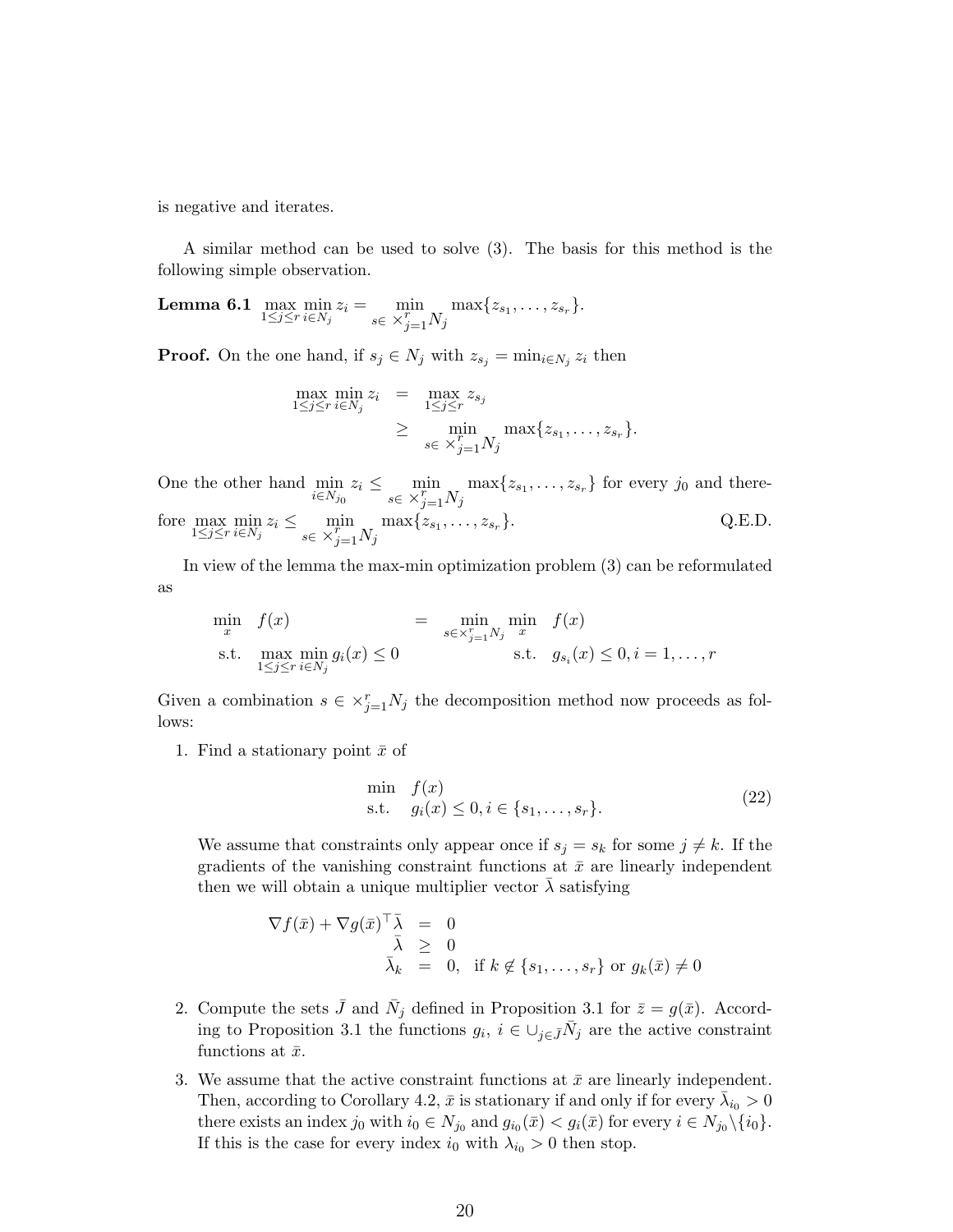4. If this is not the case for some  $i_0$  with  $\lambda_{i_0} > 0$  then change s in the following way: For every j with  $s_j = i_0$  set  $s_j := i_1$ , where  $i_1 \in N_j$ ,  $i_1 \neq i_0$ , and  $g_{i_1}(\bar{x}) \leq g_{i_0}(\bar{x})$ . Go to step 1.

This method is only conceptual since the solution of the subproblems may not be obtainable in a finite number of iterations if nonlinear functions are present. This issue would have to be addressed in an implementation. We will not dwell on these details since we suggest to use this method to solve the combinatorial quadratic programs arising as subproblems in the SQP method, rather than using the method directly to solve max-min optimization problems as a sequence of nonlinear programs. One advantage of the SQP approach is that no new derivative information is needed during the solution of the subproblems. This makes the SQP approach more efficient than a direct composition approach.

Conceptually the method is well-defined if the active constraint functions defined in step 2 are linearly independent at every visited stationary point  $\bar{x}$ . We will comment on the stringency of this condition below. Let us assume it holds and let us also assume that the method to solve (22), if it converges, produces a point with a lower objective value than the starting point, provided the starting is not stationary. Then we will either observe non-convergence in the subproblem, e.g. due to an unbounded objective function, or we obtain a stationary point of the subproblem. This point is either stationary for the overall problem as tested in step 3, or the method will continue with a different subproblem. In the non-convex case we can possibly revisit the subproblem again, but only finitely often if it has only finitely many stationary values as argued above. Since there are only finitely many subproblems this will lead to finite convergence to a stationary point. Recall that convex subproblems have a single stationary level. Moreover, if the subproblems are convex then stationarity at a subproblem is equivalent to minimality and therefore stationarity for the master problem implies minimality on every adjacent piece and therefore local minimality for the master problem. Summing this up we obtain the following proposition.

**Proposition 6.1** If the functions f and  $g_i$  are smooth and convex and the gradients of the active functions at the generated solutions of all subproblems are linearly independent then the decomposition method stops after finitely many iterations and either produces a local minimizer or reports that a particular subproblem could not be solved.

The underlying reason why this method works is that the multipliers contain sensitivity information. Indeed, the subproblem is of the form

$$
\min_{s.t.} f(x) \ns.t. g_{s_j}(x) \le 0, j = 1, \dots, r.
$$

We assume that constraints corresponding to indices  $s_j = s_{j'}$  occur only once. Suppose  $\bar{x}$  is a stationary point of the subproblem with a multiplier vector  $\bar{\lambda} \in \mathbb{R}^m$ with  $\bar{\lambda}_i = 0$  if  $i \notin \{s_1, \ldots, s_r\}$  and

$$
\nabla f(\bar{x}) + \sum_{j=1}^r \bar{\lambda}_{s_j} \nabla g_{s_j}(\bar{x}) = 0
$$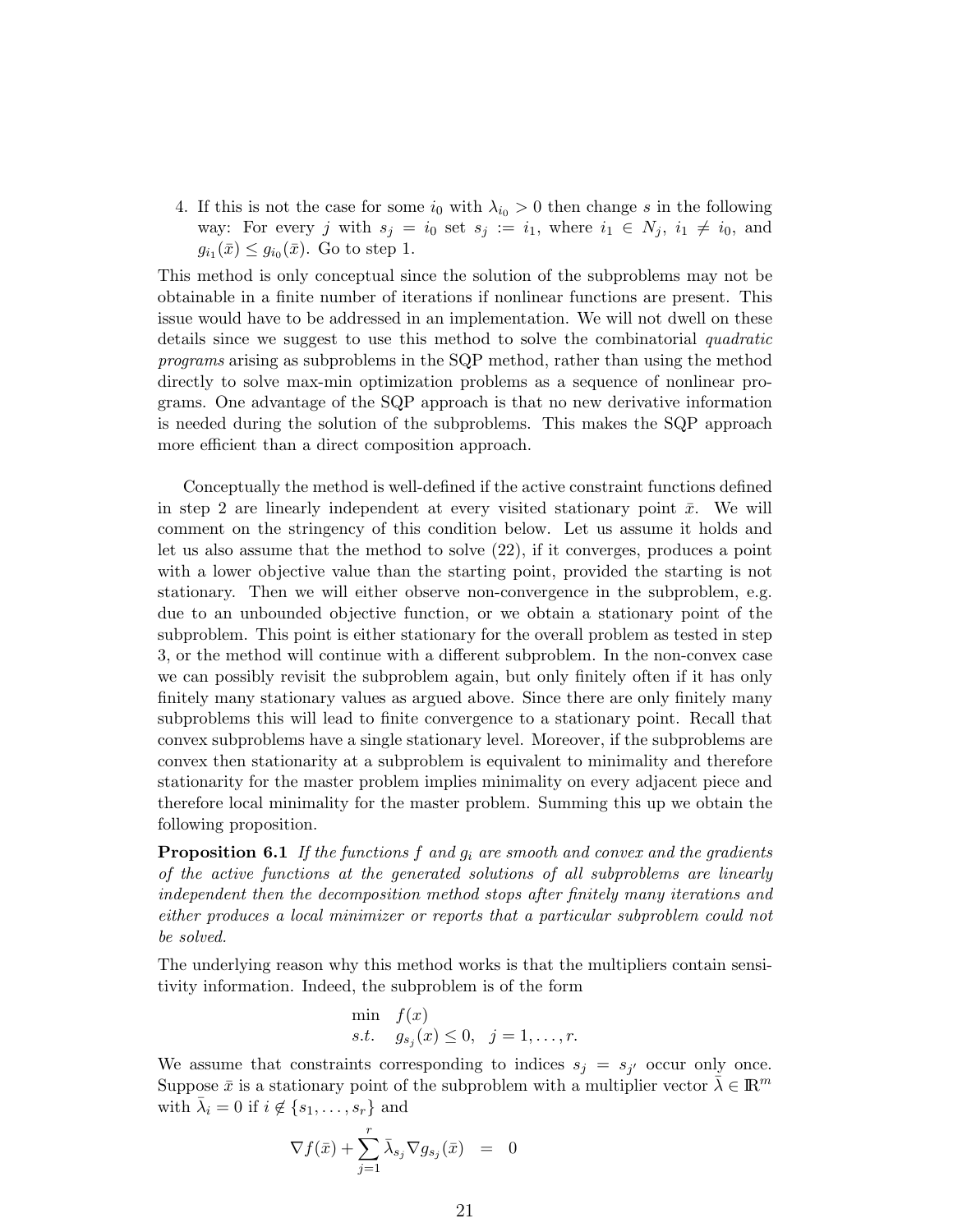$$
\begin{array}{rcl} \bar{\lambda}_{s_j} & \geq & 0 \\ \bar{\lambda}_{s_j} & = & 0 \ \ \forall j: g_{s_j}(\bar{x}) < 0. \end{array}
$$

Suppose there exists an index  $s_{j0} = i_0$  with  $\bar{\lambda}_{i_0} > 0$  and that for every j with  $s_j = i_0$ there exists an  $i_j \in N_j$  different from  $i_0$  with  $g_{i_j}(\bar{x}) \leq 0$ . Notice that  $\bar{x}$  is also a stationary point of

min 
$$
f(x)
$$
  
s.t.  $g_{s_j}(x) \le 0$ ,  $j : s_j \ne i_0$   
 $g_{i_0}(x) \le 0$ ,  
 $g_{i_j}(x) \le 0$ ,  $j : s_j = i_0$ ,

with the same multiplier vector  $\bar{\lambda}$ . Here we assume again that each constraint appears only once. If the active gradients are linearly independent then the multiplier vector  $\bar{\lambda}_{i_0} > 0$  indicates that removing the constraint  $g_{i_0}(x) \leq 0$  will improve the objective value. This can indeed be done by replacing  $s_j = i_0$  by  $s_j := i_j$ . We do this and proceed. If  $\bar{\lambda}_{i_0} > 0$  implies that there exists an index j<sub>0</sub> with  $s_{j_0} = i_0$  and  $g_i(\bar{x}) \neq 0$  for every  $i \in N_{j_0} \setminus \{i_0\}$  then  $\bar{x}$  is a stationary point.

Let us finally return to a discussion of the assumption that the gradients of the active functions at the generated solutions of the subproblems are linearly independent. Sard's theorem as applied in [24] suggests that this assumption is not particularly stringent, i.e. given a particular constraint function  $g$  the linear independence assumption will be satisfied for a perturbed constraint function  $g(x) + a$ for almost all  $\alpha$  in the Lebesgue sense. This result also holds for the functions  $f$ used in the reformulation (2) of the unconstrained max-min problem. We give a brief proof of this result for completeness.

**Proposition 6.2** Given a smooth mapping  $f : \mathbb{R}^n \to \mathbb{R}^m$  and a vector  $a \in \mathbb{R}^m$ define

$$
f^{a}(x) = f(x) + a
$$
  
\n
$$
I_{i}^{a}(x) = \{j \in \{1, ..., m\} \mid f_{j}^{a}(x) = f_{i}^{a}(x)\}\
$$

for  $x \in \mathbb{R}^n$  and  $1 \leq i \leq m$ . For almost all  $a \in \mathbb{R}^m$  (w.r.t. the Lebesgue measure) the gradients  $\nabla f_j^a(x), j \in I_i^a(x)$  are affinely independent at every point x and for every  $i \in \{1, \ldots, m\}.$ 

**Proof.** Fix an index set  $I \subseteq \{1, ..., m\}$  and an index  $i \in I$  and consider the equations

$$
f_j(x) - f_i(x) = a_i - a_j, \ \ j \in I \setminus \{i\}.
$$

Let (C) be the condition that the vectors  $\nabla f_j(x) - \nabla f_i(x)$ ,  $j \in I \setminus \{i\}$ , are linearly independent at every solution  $x$  of the equations. By Sard's theorem, for any fixed  $a_i$  the set of vectors  $a \in \mathbb{R}^{I \setminus \{i\}}$  such that condition (C) is violated has Lebesgue measure zero in  $\mathbb{R}^{I\setminus\{i\}}$ . Thus, by Fubini's theorem, the set of vectors  $a \in \mathbb{R}^{I}$  such that condition (C) is violated has Lebesgue measure zero in  $\mathbb{R}^{I}$ . Since the finite union of Lebesgue null sets is again a Lebesgue null set it follows that for almost all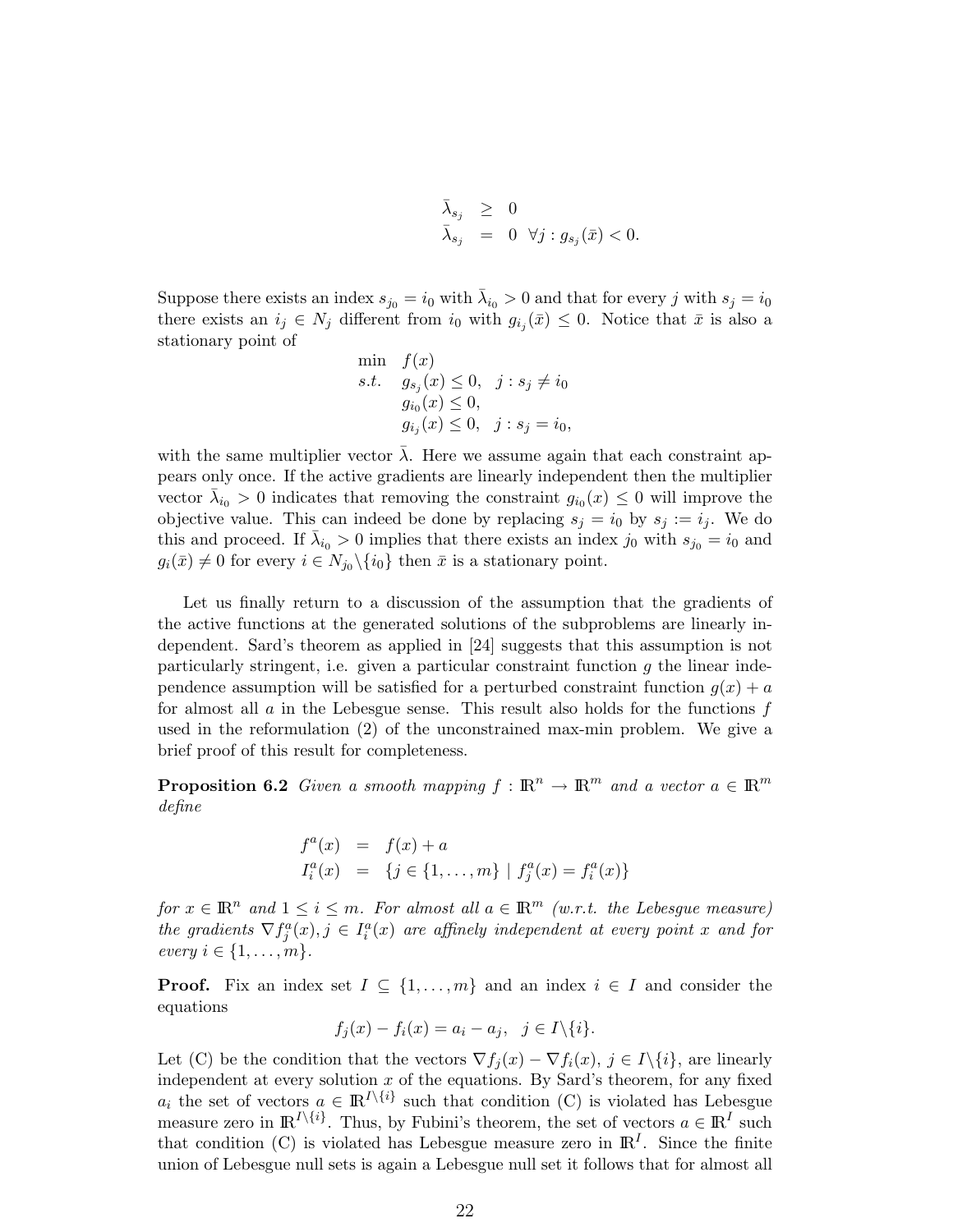$a \in \mathbb{R}^n$  condition (C) holds for every  $I \subseteq \{1, \ldots, m\}$  and every  $i \in I$ . To complete the proof it suffices to show that the fact that for fixed I the vectors  $\nabla f_j(x) - \nabla f_i(x)$ ,  $i \in I\backslash\{i\}$  are linearly independent for every  $i \in I$  implies that the gradients  $\nabla f_i(x)$ ,  $j \in I$ , are affinely independent. Indeed, if  $\nabla f_j(x)$ ,  $j \in I$  are affinely dependent then there exists a non-vanishing vector  $\lambda$  such that  $\sum_{j\in I} \lambda_j \nabla f_j(x) = 0$  and  $\sum_{j\in I} \lambda_j = 0$ . If  $i \in I$  is such that  $\lambda_i \neq 0$  then

$$
\sum_{\substack{j\in I\\j\neq i}}\frac{\lambda_j}{\lambda_i}(\nabla f_j(x)-\nabla f_i(x))=0
$$

and thus  $\nabla f_j(x) - \nabla f_i(x)$ ,  $j \in I \setminus \{i\}$  are linearly dependent. Q.E.D.

#### 6.1 Preliminary Numerical Experience

The method of the last section was coded for problems of the form

$$
\min_{\substack{\mathbf{z} \to \mathbf{z} \\ \mathbf{z} \to \mathbf{z}}} \frac{\frac{1}{2}x^\top Qx + q^\top x}{\max_{1 \le j \le l} \min_{i \in N_j} a_i^\top x - b_i} \le 0
$$

with positive definite matrix Q. The code was written in MATLAB and used Roger Fletcher's BQPD code to solve the QPs. We checked for replacement of active constraint functions  $g_i(x)$  in the order of descending multipliers and replaced a representant  $g_i$  of the min-function  $\min_{i \in N_j} g_i(x)$  by the function  $g_k, k \in N_j \setminus \{i\},$ with the minimal value at the current iteration point, provided that value was nonpositive.

A typical set of test problems was generated as follows: We generated an  $m \times n$ matrix A using the RANDN or RAND functions in MATLAB. The use of the latter guarantees feasibility since A has positive entries and therefore  $Ax - b < 0$  for sufficiently large positive x. We chose b to be the m-vector with all components equal to −1 so that the origin is infeasible for any max-min combination of the selection functions  $A_i x - b_i$  since all selection functions all negative at the origin. We then solved the problem of finding a feasible solution with smallest Euclidean norm. To generate the index sets  $N_j$ , We randomly permuted the numbers  $1, \ldots, 5m$  and chose  $N_i$  to be those indices among the first m components of the permutation vector which did not exceed m. The MATLAB code of the method, albeit with the MATLAB QP solver, as well as the random problem generator can be downloaded from [29].

Finding a feasible point of a max-min system is a non-trivial task in general. If an initial QP is infeasible, then one may attempt to restore feasibility by solving an appropriate phase-1 problem such as

$$
\min_{\substack{(x,s) \\ s.t.}} e^{\top} s
$$
\n
$$
\max_{1 \le j \le l} \min_{i \in N_j} g_i(x) - s_i \le 0
$$
\n
$$
s \ge 0.
$$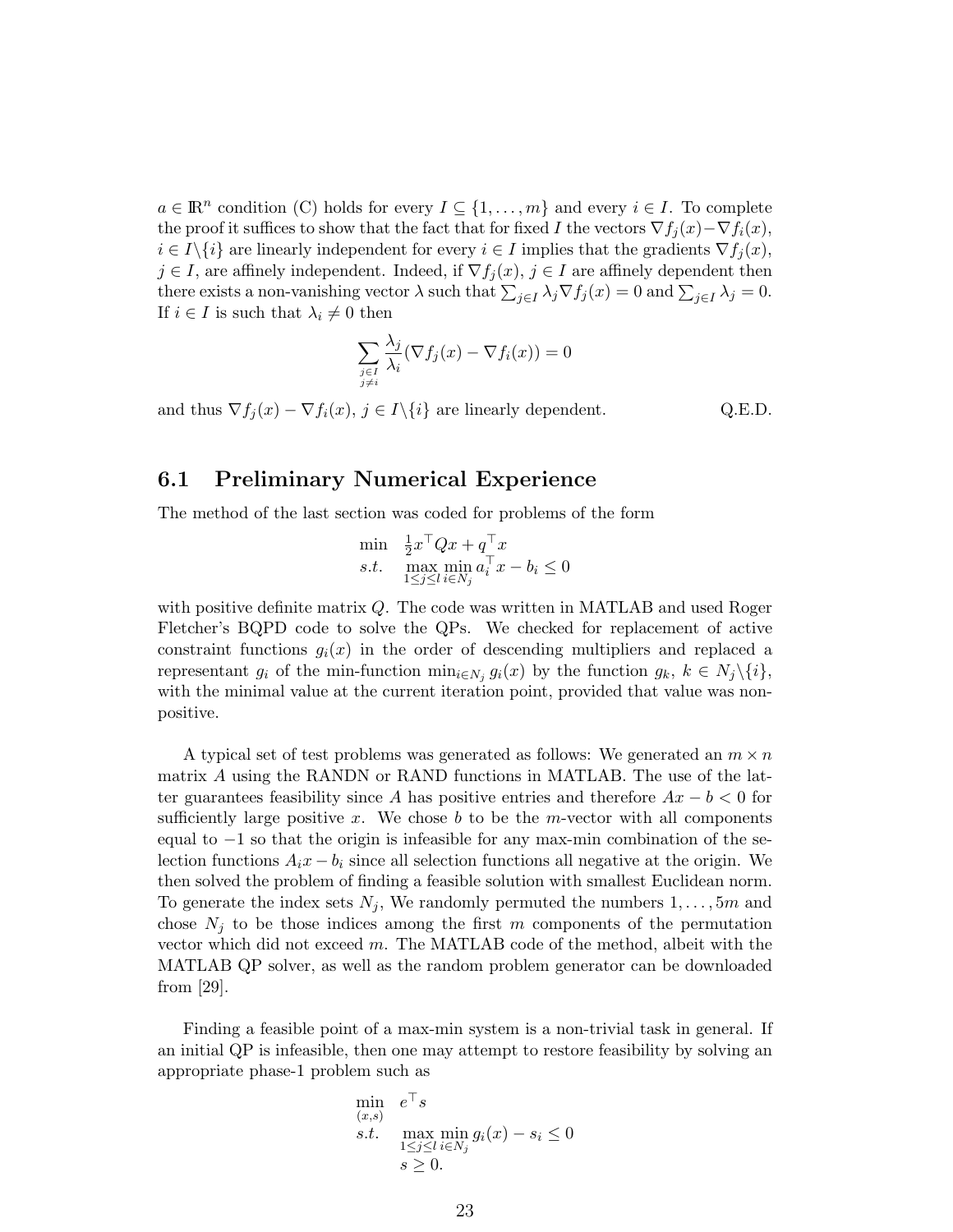starting from a feasible point  $(x, s) = (\bar{x}, q(\bar{x}))$ , where  $\bar{x}$  could be any vector that one may wish to use as a starting point. Obviously, the phase-1 problem is only a heuristic since the method can be trapped in a local minimum of the  $L_1$  merit function. As it turned out, a phase-1 approach was unnecessary in our tests. If the initial QP subproblem was infeasible, which occurred frequently, the BQPD code would return positive multipliers for the violated constraints which the method will swap successively for feasible constraint functions in the corresponding sets  $N_i$ . It typically took only a few iterations until a feasible point was found in this way.

The method performed credible on the random test problems. A typical problem with, e.g.,  $n = 100$  variables,  $l = 200$  min-functions and a total of  $m = 200$ selection functions was solved in 110-140 QP iterations to local optimality. We performed some tests with various randomly chosen initial QPs but in these tests the choice of initial constraint did typically not affect the number of QP iterations. Not surprisingly, the objective values achieved with different starting QPs could differ substantially. In the above mentioned test run the best of five starts outperformed the worst by up to 30%. We also performed test runs where we checked after each iteration whether the current point was Clarke stationary and occasionally found such points upon which the method could often substantially improve. It is not worth giving any more details of the numerical tests as they are very preliminary and were only performed as a sanity check and as an illustration of the practical potential of the method. More extensive numerical tests and comparisons with other methods will be necessary for a sound judgement of the numerical reliability of the method.

It is obvious that our method, being a local optimization method, can and often will be trapped in a local minimum. It is still a worthwhile method since descent is guaranteed once feasibility is detected. It is of course possible to reformulate optimization problems with max-min constraints as mixed integer NLPs, e.g. through a "big-M" approach

$$
\begin{array}{ll}\n\min & f(x) \\
s.t. & g_i(x) + My_i \le M \\
& \sum_{i \in N_j} y_i \ge 1, \quad j = 1, \dots, l \\
y \in \{0, 1\},\n\end{array}
$$

where  $M$  is a large constant. If the data of the original problem are linear then this results in a mixed integer linear program which is, in principle, solvable to global optimality. Even for such reformulations, which are only tractable for very moderate numbers of selection functions, the local method suggested here is useful as it can be employed to generate an initial upper bound for the objective and to improve a new upper bound in a branch and bound procedure by invoking the method from the corresponding feasible solution.

Acknowledgement. Thanks are due to my colleague Danny Ralph for many tea-room discussions on the subject and for valuable suggestions on an earlier draft. I also thank Roger Fletcher and Sven Leyffer for making the MATLAB MEX-file of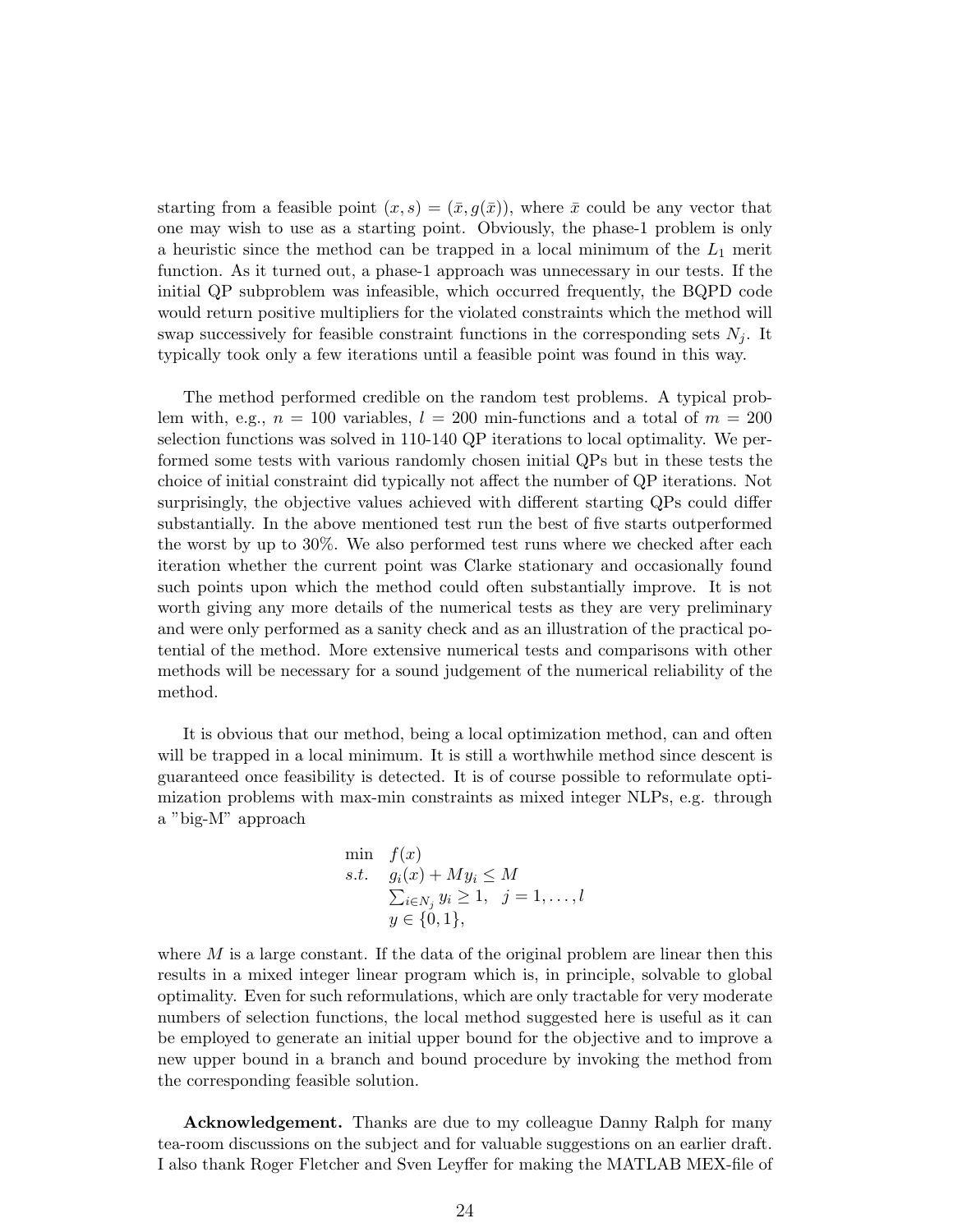their BQPD code available to me.

## References

- [1] S.G. Bartels, L. Kuntz, and S. Scholtes, Continuous selections of linear functions and nonsmooth critical point theory, Nonlinear Analysis, Theory, Methods  $\mathcal{C}$  Applications 24 (1995), 385-407.
- [2] J.F. Bonnans and G. Launay, Implicit trust region algorithm for constrained optimization, Technical report (1992), Institute Nationale Recherche Informatique et Automation, Le Chesnay, France.
- [3] G. Bouligand, Sur la semi-continuité d'inclusions et quelques sujets connexes, Enseign. Math. 31 (1932), 11-22.
- [4] F.H. Clarke, A new approach to Lagrange multipliers, Mathematics of Operations Research 1 (1976), 165-174.
- [5] F.H. Clarke, Optimization and Nonsmooth Analysis, John Wiley & Sons, New York 1983.
- [6] A.R. Conn and M. Mongeau, Discontinuous piecewise linear optimization, Mathematical Programming 80, 315-380.
- [7] A.R. Conn, N.I.M. Gould, and Ph.L. Toint, Trust-region methods, SIAM Philadelphia (2000).
- [8] A.L. Dontchev, Local convergence of Newton's method for generalized equations, Comptes Rendus de l'Académie des Sciences de Paris 332 Ser. I (1996), 327-331.
- [9] R. Fletcher, Practical Methods of Optimization, 2nd Edition, John Wiley & Sons, Chichester 1987
- [10] R. Fourer, A simplex algorithm for piecewise-linear programming I: Derivation and proof, *Mathematical Programming* 33 (1985), 204-233.
- [11] R. Fourer, A simplex algorithm for piecewise-linear programming II: Finiteness, feasibility and degeneracy, Mathematical Programming 41 (1988), 281-315.
- [12] R. Fourer, A simplex algorithm for piecewise-linear programming III: Computational analysis and applications, Mathematical Programming 53 (1992), 213-235.
- [13] C. Kirjner-Neto and E. Polak, On the conversion of optimization problems with max-min constraints to standard optimization problems, SIAM J. Optimization 8 (1998), 887-915.
- [14] D. Klatte and B. Kummer, Nonsmooth Equations in Optimization, Kluwer Academic Publishers, Boston 2002.
- [15] D. Klatte and B. Kummer, Constrained minima and Lipschitzian penalities in metric spaces, SIAM J. Opt. 2002 (forthcoming).